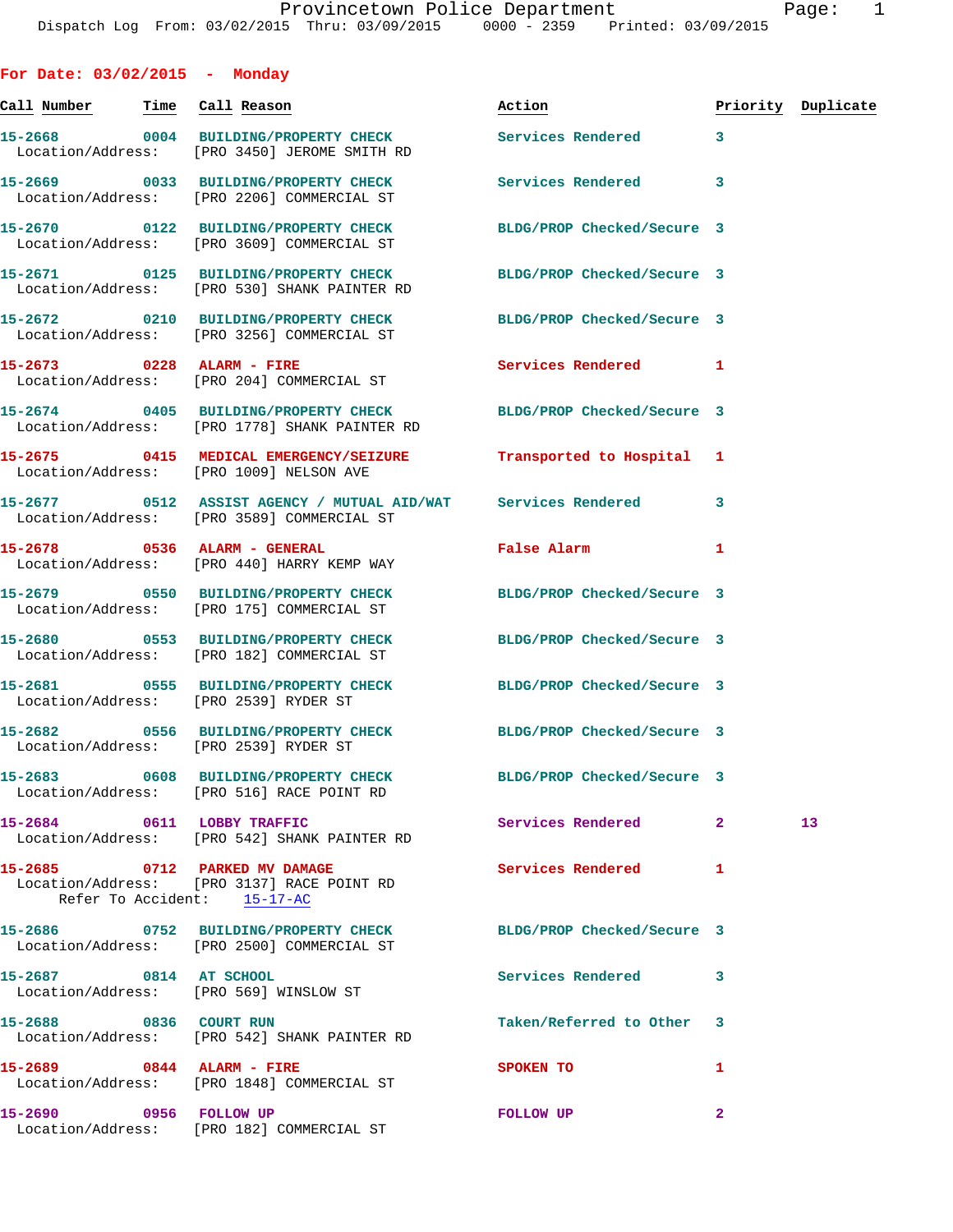| 15-2691 1036 MV DISABLED<br>Location/Address: [PRO 2513] ROUTE 6 |                                                                                                                            | Services Rendered 2        |                |
|------------------------------------------------------------------|----------------------------------------------------------------------------------------------------------------------------|----------------------------|----------------|
| 15-2692 1055 DRONE USE                                           |                                                                                                                            | No Action Required 3       |                |
| 15-2693 1114 HAZARDS<br>Location/Address: [PRO 2513] ROUTE 6     |                                                                                                                            | Taken/Referred to Other    | $\mathbf{2}$   |
|                                                                  | 15-2694 1130 BUILDING/PROPERTY CHECK BLDG/PROP Checked/Secure 3<br>Location/Address: [PRO 1780] JOHNSON ST                 |                            |                |
|                                                                  | 15-2695      1229 DIFFICULTY BREATHING/TRANSPORT    Transported to Hospital 1<br>Location/Address:   [PRO 1728]BRADFORD ST |                            |                |
| 15-2696 1253 WIRES DOWN                                          | Location/Address: [PRO 2945] COMMERCIAL ST                                                                                 | Unfounded                  | $\mathbf{2}$   |
| 15-2698 1302 MV VANDALISM                                        | Location/Address: [PRO 606] CONWELL ST                                                                                     | SPOKEN TO                  | $\overline{2}$ |
|                                                                  | 15-2699 1327 LARCENY / FORGERY / FRAUD<br>Location/Address: [PRO 2139] COMMERCIAL ST                                       | SPOKEN TO                  | $\mathbf{2}$   |
|                                                                  | 15-2700 1332 WELL-BEING CHECK/EVALUATION Transported to Hospital 3<br>Location/Address: [PRO 3801] COMMERCIAL ST           |                            |                |
|                                                                  | 15-2701 1350 POSSIBLE INJURED DOG<br>Location/Address: [PRO 3259] MACMILLAN WHARF                                          | Could Not Locate           | $\overline{2}$ |
| Location/Address: [PRO 521] ROUTE 6                              | 15-2702 1358 MV OBSERVANCE / ASSIGNMENT Services Rendered 3                                                                |                            |                |
| 15-2703 1403 BURGLAR ALARM                                       | Location/Address: [PRO 3313] STANDISH ST                                                                                   | BLDG/PROP Checked/Secure 1 |                |
| 15-2704 1511 FOLLOW UP                                           | Location/Address: [PRO 2139] COMMERCIAL ST                                                                                 | FOLLOW UP                  | $\overline{2}$ |
|                                                                  | 15-2705 1633 BUILDING/PROPERTY CHECK<br>Location/Address: [PRO 433] RYDER ST EXT                                           | BLDG/PROP Checked/Secure 3 |                |
| Location/Address: [PRO 2521] ROUTE 6                             | 15-2706 1708 MV OBSERVANCE / ASSIGNMENT Services Rendered 3                                                                |                            |                |
|                                                                  | 15-2707 1739 BUILDING/PROPERTY CHECK<br>Location/Address: [PRO 1646] WINSLOW ST                                            | No Action Required         | 3              |
| <b>15-2708 1905 THREATS</b>                                      | Location/Address: [PRO 1261] COMMERCIAL ST                                                                                 | SPOKEN TO                  | $\overline{2}$ |
|                                                                  | 15-2709 2043 BUILDING/PROPERTY CHECK<br>Location/Address: [PRO 75] CAPTAIN BERTIE RD                                       | <b>Services Rendered</b>   | 3              |
|                                                                  | 15-2710 2107 BUILDING/PROPERTY CHECK<br>Location/Address: [PRO 3259] MACMILLAN WHARF                                       | BLDG/PROP Checked/Secure 3 |                |
|                                                                  | 15-2711 2148 ANNOYING PHONE CALLS<br>Location/Address: [PRO 640] CENTRAL ST                                                | <b>Services Rendered</b>   | $\mathbf{3}$   |
|                                                                  | 15-2712 2320 BUILDING/PROPERTY CHECK<br>Location/Address: [PRO 2977] COMMERCIAL ST                                         | Services Rendered 3        |                |
|                                                                  | 15-2715 2324 BUILDING/PROPERTY CHECK BLDG/PROP Checked/Secure 3<br>Location/Address: [PRO 1650] BRADFORD ST EXT            |                            |                |
|                                                                  | 15-2713 2326 BUILDING/PROPERTY CHECK<br>Location/Address: [PRO 379] COMMERCIAL ST                                          | BLDG/PROP Checked/Secure 3 |                |
|                                                                  | 15-2714 2330 MV OBSERVANCE / ASSIGNMENT Services Rendered<br>Location/Address: [PRO 595] BRADFORD ST                       |                            | 3              |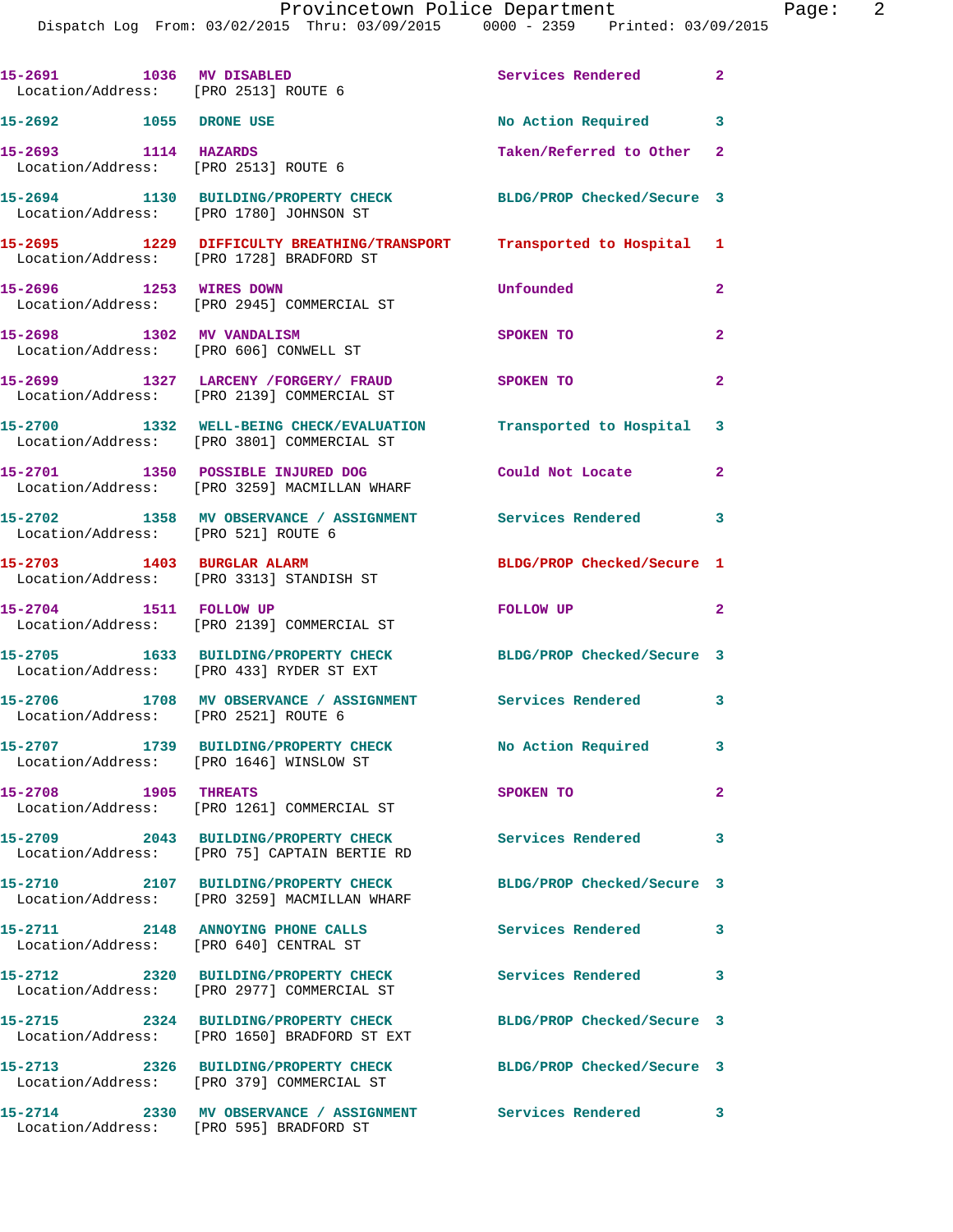|                                                       |                                                                                    | Provincetown Police Department<br>Dispatch Log From: 03/02/2015 Thru: 03/09/2015 0000 - 2359 Printed: 03/09/2015 | Page: 3 |
|-------------------------------------------------------|------------------------------------------------------------------------------------|------------------------------------------------------------------------------------------------------------------|---------|
|                                                       | Location/Address: [PRO 106] COMMERCIAL ST                                          | 15-2716 2340 BUILDING/PROPERTY CHECK Services Rendered 3                                                         |         |
|                                                       | Location/Address: [PRO 2368] SHANK PAINTER RD                                      | 15-2717 2343 MV OBSERVANCE / ASSIGNMENT Services Rendered 3                                                      |         |
|                                                       | Location/Address: [PRO 106] COMMERCIAL ST                                          | 15-2718 2349 MV OBSERVANCE / ASSIGNMENT Services Rendered 3                                                      |         |
| For Date: $03/03/2015$ - Tuesday                      |                                                                                    |                                                                                                                  |         |
| Location/Address: [PRO 569] WINSLOW ST                |                                                                                    | 15-2719 0023 BUILDING/PROPERTY CHECK BLDG/PROP Checked/Secure 3                                                  |         |
|                                                       | Location/Address: [PRO 105] COMMERCIAL ST                                          | 15-2720 0027 BUILDING/PROPERTY CHECK BLDG/PROP Checked/Secure 3                                                  |         |
| 15-2721 0037 MV STOP<br>Location/Address: WINTHROP ST |                                                                                    | VERBAL WARNING 3                                                                                                 |         |
|                                                       | Location/Address: [PRO 2577] BRADFORD ST                                           | 15-2722 0044 MV OBSERVANCE / ASSIGNMENT No Action Required 3                                                     |         |
|                                                       | Location/Address: [PRO 530] SHANK PAINTER RD                                       | 15-2724 0137 BUILDING/PROPERTY CHECK BLDG/PROP Checked/Secure 3                                                  |         |
|                                                       | 15-2723 0138 BUILDING/PROPERTY CHECK<br>Location/Address: [PRO 2500] COMMERCIAL ST | Services Rendered 3                                                                                              |         |
|                                                       | Location/Address: [PRO 2206] COMMERCIAL ST                                         | 15-2725 0149 BUILDING/PROPERTY CHECK Services Rendered 3                                                         |         |
|                                                       | Location/Address: [PRO 2194] COMMERCIAL ST                                         | 15-2726 0247 BUILDING/PROPERTY CHECK BLDG/PROP Checked/Secure 3                                                  |         |
|                                                       | Location/Address: [PRO 444] HIGH POLE HILL                                         | 15-2727 0445 BUILDING/PROPERTY CHECK BLDG/PROP Checked/Secure 3                                                  |         |
|                                                       | 15-2729 0454 LOBBY TRAFFIC<br>Location/Address: [PRO 542] SHANK PAINTER RD         | Services Rendered 2                                                                                              | 25      |
|                                                       | Location/Address: [PRO 1646] WINSLOW ST                                            | 15-2728 0455 BUILDING/PROPERTY CHECK BLDG/PROP Checked/Secure 3                                                  |         |
|                                                       | 15-2730 0546 PARK, WALK & TALK<br>Location/Address: [PRO 516] RACE POINT RD        | <b>Services Rendered</b><br>$\mathbf{2}$                                                                         |         |
|                                                       | Location/Address: [PRO 447] JEROME SMITH RD                                        | 15-2731 0550 MV OBSERVANCE / ASSIGNMENT Services Rendered 3                                                      |         |
|                                                       | 15-2732 0748 SERVE SUMMONSES<br>Location/Address: [PRO 3670] SHANK PAINTER RD      | Could Not Locate 3                                                                                               | 3       |
| 15-2733 0751 MV COMPLAINT                             | Location/Address: [PRO 2492] WINSLOW ST                                            | Services Rendered<br>$\mathbf{2}$                                                                                |         |
|                                                       | Location/Address: [PRO 447] JEROME SMITH RD                                        | 15-2734 0756 MV OBSERVANCE / ASSIGNMENT Services Rendered 3                                                      |         |
| 15-2735 0812 AT SCHOOL                                | Location/Address: [PRO 569] WINSLOW ST                                             | Services Rendered 3                                                                                              |         |
|                                                       | Location/Address: [PRO 3259] MACMILLAN WHARF                                       | 15-2736 0848 BUILDING/PROPERTY CHECK BLDG/PROP Checked/Secure 3                                                  |         |
|                                                       | Location/Address: [PRO 3317] CEMETERY RD                                           | 15-2737 0903 BUILDING/PROPERTY CHECK BLDG/PROP Checked/Secure 3                                                  | 1       |
|                                                       |                                                                                    | 15-2738 0908 BUILDING/PROPERTY CHECK BLDG/PROP Checked/Secure 3                                                  |         |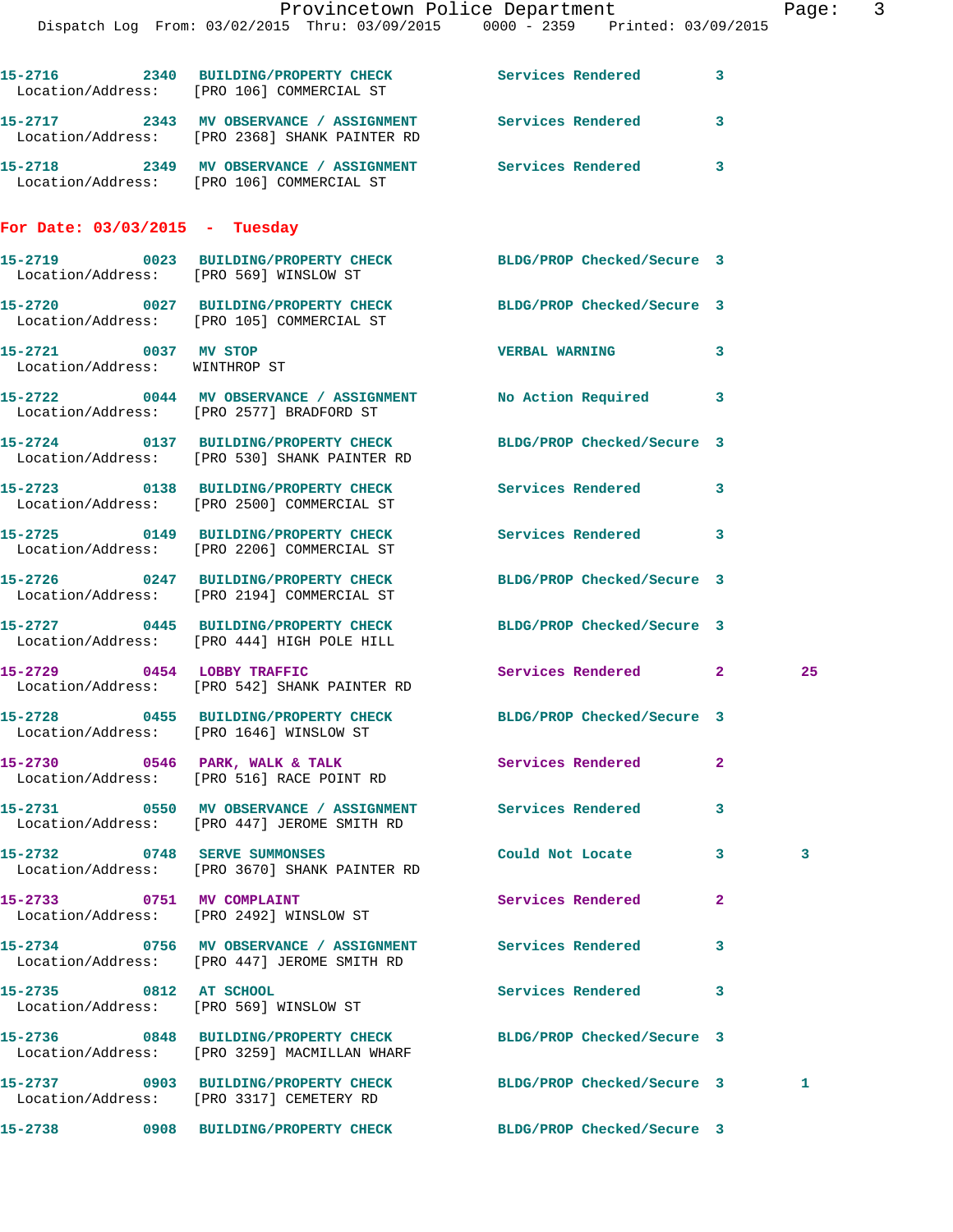|                                      | Provincetown Police Department<br>Dispatch Log From: 03/02/2015 Thru: 03/09/2015 0000 - 2359 Printed: 03/09/2015 |                            | Page: 4        |
|--------------------------------------|------------------------------------------------------------------------------------------------------------------|----------------------------|----------------|
|                                      | Location/Address: [PRO 1638] COMMERCIAL ST                                                                       |                            |                |
|                                      | 15-2739 0924 MV OBSERVANCE / ASSIGNMENT Services Rendered<br>Location/Address: BRADFORD ST + STANDISH ST         |                            | 3              |
|                                      | 15-2740 0947 EXPIRED REGISTRATION/TOW Citation/Warning Issued 3<br>Location/Address: BANGS ST + BRADFORD ST      |                            |                |
|                                      | 15-2741 1028 SERVICE CALL<br>Location/Address: [PRO 3721] ALDEN ST                                               | <b>Services Rendered</b>   | 3              |
|                                      | 15-2742 1057 SERVICE CALL<br>Location/Address: [PRO 2474] BRADFORD ST                                            | Services Rendered          | $\mathbf{3}$   |
|                                      | 15-2743 1232 VERBAL DEFECTIVE<br>Location/Address: RAILROAD AVE + BRADFORD ST                                    | <b>VERBAL WARNING</b>      | 3              |
|                                      | 15-2744 1246 BUILDING/PROPERTY CHECK BLDG/PROP Checked/Secure 3<br>Location/Address: [PRO 2500] COMMERCIAL ST    |                            |                |
|                                      | 15-2745 1311 PARKED MVA<br>Location/Address: [PRO 3216] COMMERCIAL ST                                            | Services Rendered 1        |                |
|                                      | 15-2746 1318 DOCTOR-ORDERED TRANSPORT<br>Location/Address: [PRO 3222] ALDEN ST                                   | Transported to Hospital 1  |                |
| Location/Address: [PRO 571] ALDEN ST | 15-2747 1329 BUILDING/PROPERTY CHECK BLDG/PROP Checked/Secure 3                                                  |                            |                |
| Location/Address: [PRO 507] PEARL ST | 15-2748 1335 PARKED TRUCK COMPLAINT                                                                              | Services Rendered          | $\mathbf{2}$   |
|                                      | 15-2750 1402 BUILDING/PROPERTY CHECK BLDG/PROP Checked/Secure 3<br>Location/Address: [PRO 2483] COMMERCIAL ST    |                            |                |
|                                      | 15-2751 1414 POSSIBLE MV DAMAGE<br>Location/Address: [PRO 2123] COMMERCIAL ST                                    | SPOKEN TO                  | $\mathbf{1}$   |
|                                      | 15-2752 1428 PARKED MV COMPLAINT Services Rendered<br>Location/Address: [PRO 175] COMMERCIAL ST                  |                            | $\overline{2}$ |
| 15-2754                              | 1540 BUILDING/PROPERTY CHECK<br>Location/Address: [PRO 2483] COMMERCIAL ST                                       | Services Rendered          | 3              |
| Location/Address: SHANK PAINTER RD   | 15-2755 1559 MV OBSERVANCE / ASSIGNMENT Citation/Warning Issued 3                                                |                            |                |
| 15-2756 1622 MV STOP                 | Location/Address: [PRO 537] SHANK PAINTER RD                                                                     | Citation/Warning Issued 3  |                |
|                                      |                                                                                                                  | BLDG/PROP Checked/Secure 3 |                |
|                                      | 15-2759 1830 FALL/LIFT ASSIST<br>Location/Address: [PRO 2124] COMMERCIAL ST                                      | Services Rendered          | $\mathbf{1}$   |
|                                      | 15-2758 1832 BUILDING/PROPERTY CHECK<br>Location/Address: [PRO 519] RACE POINT RD                                | BLDG/PROP Checked/Secure 3 |                |
|                                      | 15-2760 1834 BUILDING/PROPERTY CHECK<br>Location/Address: [PRO 519] RACE POINT RD                                | BLDG/PROP Checked/Secure 3 |                |
|                                      | 15-2761 1840 MV OBSERVANCE / ASSIGNMENT<br>Location/Address: STANDISH ST + BRADFORD ST                           | Citation/Warning Issued 3  |                |
| 15-2762 1859 MV STOP                 | Location/Address: BRADFORD ST + COOK ST                                                                          | <b>VERBAL WARNING</b>      | 3              |
|                                      | 15-2764 2025 BUILDING/PROPERTY CHECK Services Rendered<br>Location/Address: [PRO 2500] COMMERCIAL ST             |                            | 3              |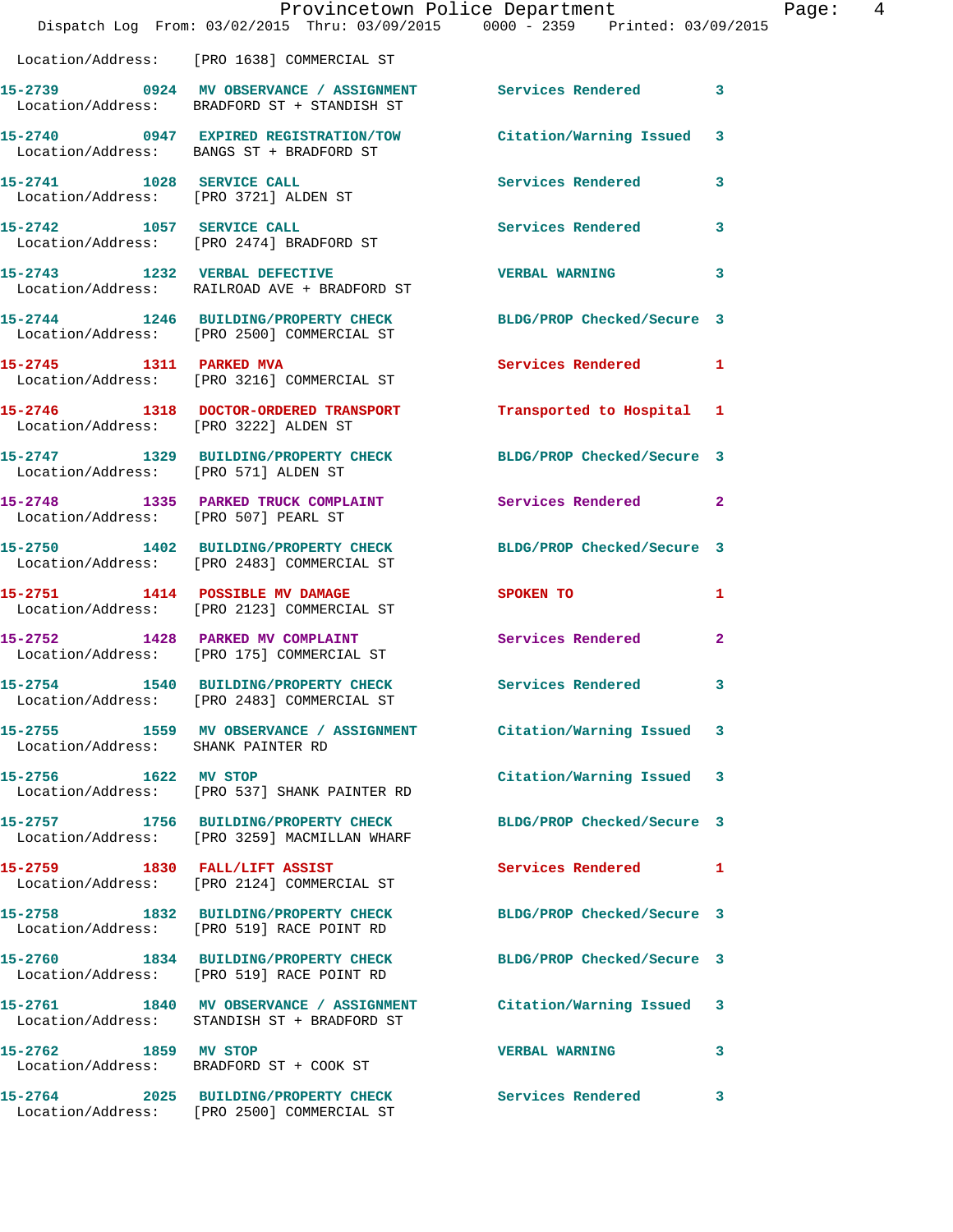|                                     |                                                                                                                 | Provincetown Police Department<br>Dispatch Log From: 03/02/2015 Thru: 03/09/2015 0000 - 2359 Printed: 03/09/2015 | Page: 5 |
|-------------------------------------|-----------------------------------------------------------------------------------------------------------------|------------------------------------------------------------------------------------------------------------------|---------|
|                                     |                                                                                                                 |                                                                                                                  |         |
|                                     | Location/Address: [PRO 542] SHANK PAINTER RD                                                                    |                                                                                                                  |         |
|                                     | Location/Address: [PRO 539] SHANK PAINTER RD                                                                    | 15-2765 2038 PARK, WALK & TALK 2 Services Rendered 2                                                             |         |
|                                     | 15-2766 2121 PARK, WALK & TALK<br>Location/Address: [PRO 204] COMMERCIAL ST                                     | Services Rendered 2                                                                                              |         |
|                                     | Location/Address: [PRO 2206] COMMERCIAL ST                                                                      | 15-2767 2126 BUILDING/PROPERTY CHECK BLDG/PROP Checked/Secure 3                                                  |         |
|                                     | 15-2768 2246 LOBBY TRAFFIC<br>Location/Address: [PRO 542] SHANK PAINTER RD                                      | Services Rendered 3                                                                                              | 14      |
|                                     | 15-2769 2333 BUILDING/PROPERTY CHECK BLDG/PROP Checked/Secure 3<br>Location/Address: [PRO 1989] COMMERCIAL ST   |                                                                                                                  |         |
|                                     | 15-2770 2338 BUILDING/PROPERTY CHECK BLDG/PROP Checked/Secure 3<br>Location/Address: [PRO 530] SHANK PAINTER RD |                                                                                                                  |         |
| Location/Address: [PRO 521] ROUTE 6 |                                                                                                                 | 15-2771 2342 BUILDING/PROPERTY CHECK Services Rendered 3                                                         |         |
|                                     | Location/Address: [PRO 2490] PROVINCELANDS RD                                                                   | 15-2772 2351 MV DISABLED 2 Services Rendered 2                                                                   |         |
| For Date: $03/04/2015$ - Wednesday  |                                                                                                                 |                                                                                                                  |         |
|                                     | 15-2773 0006 MV OBSERVANCE / ASSIGNMENT Services Rendered 3<br>Location/Address: [PRO 106] COMMERCIAL ST        |                                                                                                                  |         |
|                                     | 15-2775 0030 BUILDING/PROPERTY CHECK<br>Location/Address: [PRO 175] COMMERCIAL ST                               | BLDG/PROP Checked/Secure 3                                                                                       |         |
|                                     | 15-2776 0042 BUILDING/PROPERTY CHECK Services Rendered 3<br>Location/Address: [PRO 2483] COMMERCIAL ST          |                                                                                                                  |         |
|                                     | Location/Address: [PRO 2577] BRADFORD ST                                                                        | 15-2777 0051 MV OBSERVANCE / ASSIGNMENT No Action Required 3                                                     |         |
|                                     | 15-2778 0100 BUILDING/PROPERTY CHECK BLDG/PROP Checked/Secure 3<br>Location/Address: [PRO 1780] JOHNSON ST      |                                                                                                                  |         |
|                                     | 15-2779 0113 MV OBSERVANCE / ASSIGNMENT Services Rendered 3<br>Location/Address: [PRO 3231] BRADFORD ST         |                                                                                                                  |         |
|                                     | 15-2780 0115 BUILDING/PROPERTY CHECK Services Rendered 3<br>Location/Address: [PRO 3430] COMMERCIAL ST          |                                                                                                                  |         |
|                                     | 15-2781 0136 MV COMPLAINT<br>Location/Address: [PRO 451] JOHNSON ST                                             | Services Rendered 2                                                                                              |         |
|                                     | 15-2782 0206 BUILDING/PROPERTY CHECK BLDG/PROP Checked/Secure 3<br>Location/Address: [PRO 3489] COMMERCIAL ST   |                                                                                                                  |         |
|                                     | 15-2783 0217 BUILDING/PROPERTY CHECK BLDG/PROP Checked/Secure 3<br>Location/Address: [PRO 519] RACE POINT RD    |                                                                                                                  |         |
|                                     | 15-2784 0333 MV OBSERVANCE / ASSIGNMENT Services Rendered 3<br>Location/Address: [PRO 2489] BRADFORD ST         |                                                                                                                  |         |
|                                     | 15-2785 0343 BUILDING/PROPERTY CHECK Services Rendered 3<br>Location/Address: [PRO 106] COMMERCIAL ST           |                                                                                                                  |         |
|                                     | 15-2786 0352 BUILDING/PROPERTY CHECK BLDG/PROP Checked/Secure 3<br>Location/Address: [PRO 3256] COMMERCIAL ST   |                                                                                                                  |         |
|                                     | Location/Address: [PRO 2898] JEROME SMITH RD                                                                    | 15-2787 0447 BUILDING/PROPERTY CHECK Services Rendered 3                                                         |         |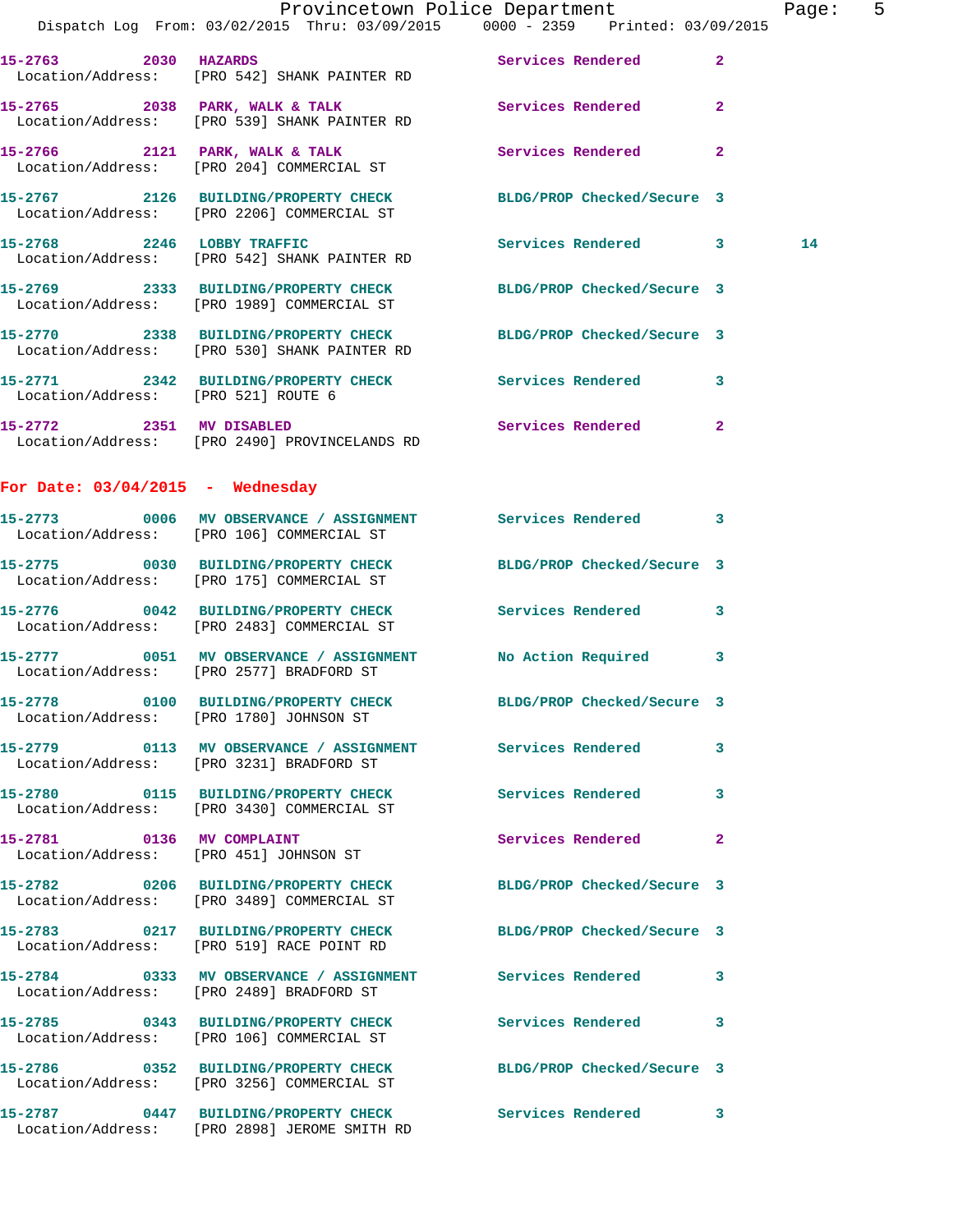|                                                                                             | 15-2788 0510 BUILDING/PROPERTY CHECK Services Rendered 3<br>Location/Address: [PRO 2977] COMMERCIAL ST          |                            |                |
|---------------------------------------------------------------------------------------------|-----------------------------------------------------------------------------------------------------------------|----------------------------|----------------|
|                                                                                             | Location/Address: [PRO 606] HARRY KEMP WAY + CONWELL ST                                                         |                            | 3              |
| 15-2790 0755 MV COMPLAINT<br>Location/Address: HARRY KEMP WAY<br>Refer To Summons: 15-32-AR |                                                                                                                 | Services Rendered          | $\overline{2}$ |
|                                                                                             | 15-2791 0811 PARK, WALK & TALK<br>Location/Address: [PRO 569] WINSLOW ST                                        | Services Rendered 2        |                |
|                                                                                             | 15-2792 0838 BUILDING/PROPERTY CHECK BLDG/PROP Checked/Secure 3<br>Location/Address: [PRO 3259] MACMILLAN WHARF |                            |                |
|                                                                                             | 15-2794 0942 BUILDING/PROPERTY CHECK<br>Location/Address: [PRO 3317] CEMETERY RD                                | BLDG/PROP Checked/Secure 3 |                |
|                                                                                             | 15-2795 0943 BUILDING/PROPERTY CHECK<br>Location/Address: [PRO 3318] CEMETERY RD                                | BLDG/PROP Checked/Secure 3 |                |
|                                                                                             | 15-2796 0952 PARK, WALK & TALK<br>Location/Address: [PRO 285] COMMERCIAL ST                                     | Services Rendered 2        |                |
| 15-2797 1019 LOST KEYS                                                                      | Location/Address: [PRO 1892] SHANK PAINTER RD                                                                   | Services Rendered 3        |                |
|                                                                                             | 15-2799 1050 BUILDING/PROPERTY CHECK BLDG/PROP Checked/Secure 3<br>Location/Address: [PRO 444] HIGH POLE HILL   |                            |                |
| 15-2800 1100 MV ACCIDENT<br>Refer To Accident: 15-18-AC                                     | Location/Address: COMMERCIAL ST + WASHINGTON AVE                                                                | Services Rendered 1        |                |
|                                                                                             | 15-2801 1140 ANIMAL CALL<br>Location/Address: [PRO 537] SHANK PAINTER RD                                        | Services Rendered 2        |                |
| Location/Address: [PRO 3440] ROUTE 6                                                        | 15-2802 1152 MV OBSERVANCE / ASSIGNMENT Services Rendered 3                                                     |                            |                |
| Location/Address: [PRO 571] ALDEN ST                                                        | 15-2803 1313 BUILDING/PROPERTY CHECK BLDG/PROP Checked/Secure 3                                                 |                            |                |
|                                                                                             | 15-2804 1424 BUILDING/PROPERTY CHECK<br>Location/Address: [PRO 2483] COMMERCIAL ST                              | BLDG/PROP Checked/Secure 3 |                |
| 15-2805 1454 ALARM - FIRE                                                                   | Location/Address: [PRO 2056] KIMBERLY LN                                                                        | False Alarm                | $\mathbf{1}$   |
| 15-2806 1553 911 GENERAL/TEST<br>Location/Address: [PRO 775] BROWNE ST                      |                                                                                                                 | Services Rendered          | 1              |
|                                                                                             | 15-2807 1619 BUILDING/PROPERTY CHECK<br>Location/Address: [PRO 444] HIGH POLE HILL                              | BLDG/PROP Checked/Secure 3 |                |
|                                                                                             | 15-2808 1650 PARKING COMPLAINT / GENERAL<br>Location/Address: [PRO 1237] MILLER HILL RD                         | No Action Required         | 3              |
|                                                                                             | 15-2809 1744 BUILDING/PROPERTY CHECK<br>Location/Address: [PRO 519] RACE POINT RD                               | BLDG/PROP Checked/Secure 3 |                |
| 15-2810 1834 MV STOP                                                                        | Location/Address: BROWNE ST + SHANK PAINTER RD                                                                  | VERBAL WARNING 3           |                |
|                                                                                             | 15-2811 1840 BUILDING/PROPERTY CHECK BLDG/PROP Checked/Secure 3<br>Location/Address: [PRO 2206] COMMERCIAL ST   |                            |                |
|                                                                                             | 15-2812 1849 BUILDING/PROPERTY CHECK<br>Location/Address: [PRO 2818] CONWELL ST                                 | BLDG/PROP Checked/Secure 3 |                |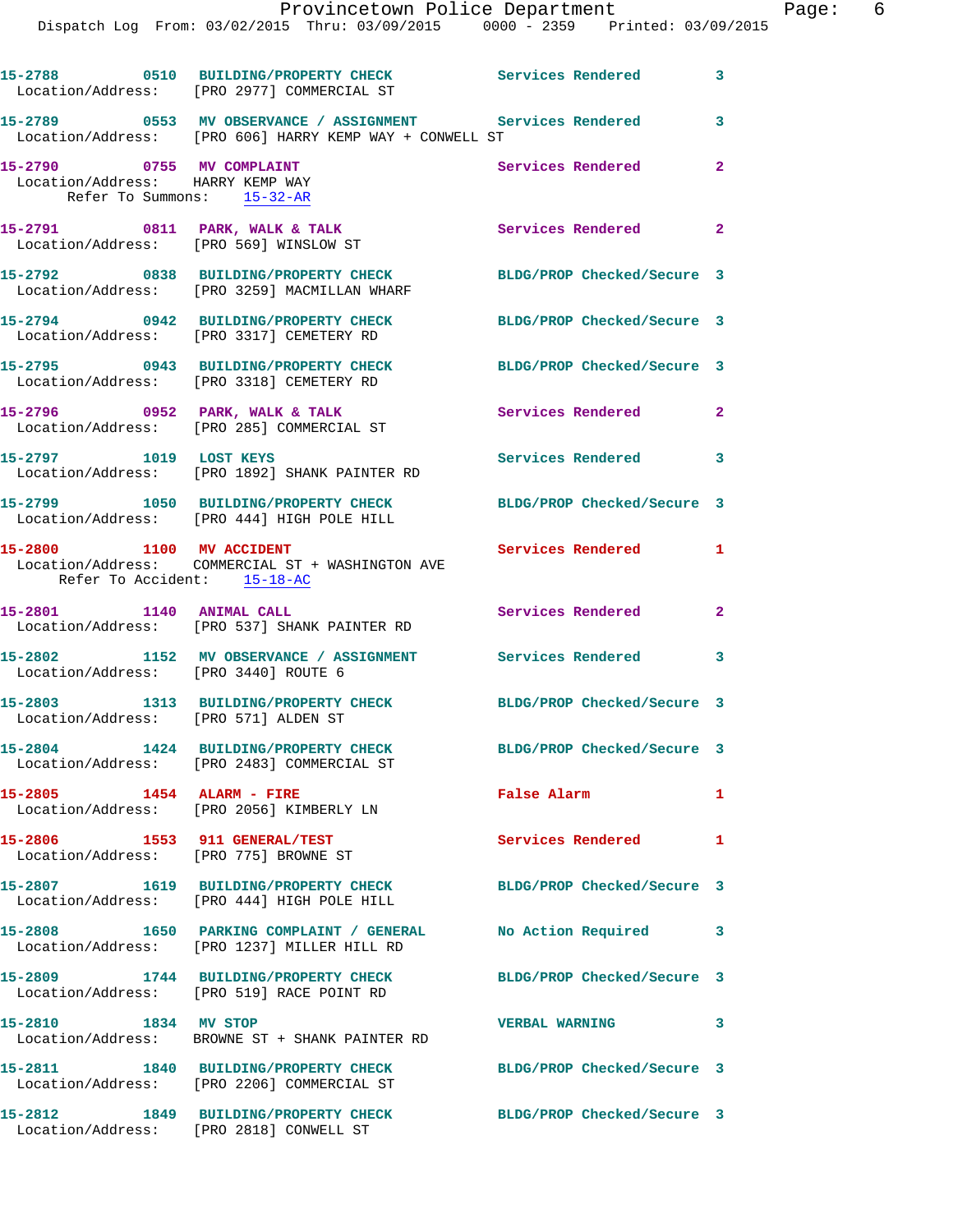|                                                    | Provincetown Police Department<br>Dispatch Log From: 03/02/2015 Thru: 03/09/2015 0000 - 2359 Printed: 03/09/2015 |                            |              | Page: 7 |  |
|----------------------------------------------------|------------------------------------------------------------------------------------------------------------------|----------------------------|--------------|---------|--|
| Location/Address: SHANK PAINTER RD                 | 15-2813 1914 MV OBSERVANCE / ASSIGNMENT No Action Required 3                                                     |                            |              |         |  |
|                                                    | 15-2814 2043 BUILDING/PROPERTY CHECK BLDG/PROP Checked/Secure 3<br>Location/Address: [PRO 1638] COMMERCIAL ST    |                            |              |         |  |
|                                                    | 15-2815 2109 BUILDING/PROPERTY CHECK BLDG/PROP Checked/Secure 3<br>Location/Address: [PRO 1638] COMMERCIAL ST    |                            |              |         |  |
| 15-2816 2126 MV STOP<br>Location/Address: PEARL ST |                                                                                                                  | VERBAL WARNING 3           |              |         |  |
|                                                    | 15-2817 2242 LOBBY TRAFFIC<br>Location/Address: [PRO 542] SHANK PAINTER RD                                       | Services Rendered 3        |              | 25      |  |
|                                                    | 15-2818 2316 BUILDING/PROPERTY CHECK BLDG/PROP Checked/Secure 3<br>Location/Address: [PRO 1650] BRADFORD ST EXT  |                            |              |         |  |
|                                                    | 15-2820 2343 BUILDING/PROPERTY CHECK BLDG/PROP Checked/Secure 3<br>Location/Address: [PRO 2500] COMMERCIAL ST    |                            |              |         |  |
|                                                    | 15-2819 2346 BUILDING/PROPERTY CHECK BLDG/PROP Checked/Secure 3<br>Location/Address: [PRO 530] SHANK PAINTER RD  |                            |              |         |  |
|                                                    | 15-2821 2350 PARK, WALK & TALK<br>Location/Address: [PRO 105] COMMERCIAL ST                                      | Services Rendered 2        |              |         |  |
| For Date: $03/05/2015$ - Thursday                  |                                                                                                                  |                            |              |         |  |
|                                                    | 15-2822 0005 BUILDING/PROPERTY CHECK BLDG/PROP Checked/Secure 3<br>Location/Address: [PRO 440] HARRY KEMP WAY    |                            |              |         |  |
|                                                    | 15-2823 0013 MV OBSERVANCE / ASSIGNMENT Services Rendered 3<br>Location/Address: BRADFORD ST + HOWLAND ST        |                            |              |         |  |
|                                                    | 15-2824 0025 MV OBSERVANCE / ASSIGNMENT Services Rendered 3<br>Location/Address: [PRO 2952] SHANK PAINTER RD     |                            |              |         |  |
| Location/Address: COMMERCIAL ST                    | 15-2825 0050 PARK, WALK & TALK                                                                                   | Services Rendered          | $\mathbf{2}$ |         |  |
|                                                    | 15-2826 0200 BUILDING/PROPERTY CHECK<br>Location/Address: [PRO 519] RACE POINT RD                                | BLDG/PROP Checked/Secure 3 |              |         |  |
|                                                    | 15-2827 0206 BUILDING/PROPERTY CHECK<br>Location/Address: [PRO 306] COMMERCIAL ST                                | BLDG/PROP Checked/Secure 3 |              |         |  |
| Location/Address: [PRO 57] BRADFORD ST             | 15-2828 0224 BUILDING/PROPERTY CHECK                                                                             | BLDG/PROP Checked/Secure 3 |              |         |  |
|                                                    | 15-2829 0323 BUILDING/PROPERTY CHECK<br>Location/Address: [PRO 2977] COMMERCIAL ST                               | Services Rendered 3        |              |         |  |
| Location/Address: [PRO 512] PRINCE ST              | 15-2830 0422 BUILDING/PROPERTY CHECK                                                                             | BLDG/PROP Checked/Secure 3 |              |         |  |
| 15-2831 0425 HAZARDS                               | Location/Address: [PRO 542] SHANK PAINTER RD                                                                     | Services Rendered          | $\mathbf{2}$ |         |  |
|                                                    | 15-2832 0454 BUILDING/PROPERTY CHECK<br>Location/Address: [PRO 1953] COMMERCIAL ST                               | BLDG/PROP Checked/Secure 3 |              |         |  |
|                                                    | 15-2833 0520 BUILDING/PROPERTY CHECK<br>Location/Address: [PRO 545] SHANK PAINTER RD                             | BLDG/PROP Checked/Secure 3 |              |         |  |
|                                                    | 15-2834 0540 BUILDING/PROPERTY CHECK<br>Location/Address: [PRO 2542] COMMERCIAL ST                               | BLDG/PROP Checked/Secure 3 |              |         |  |

**15-2836 0614 BUILDING/PROPERTY CHECK Services Rendered 3**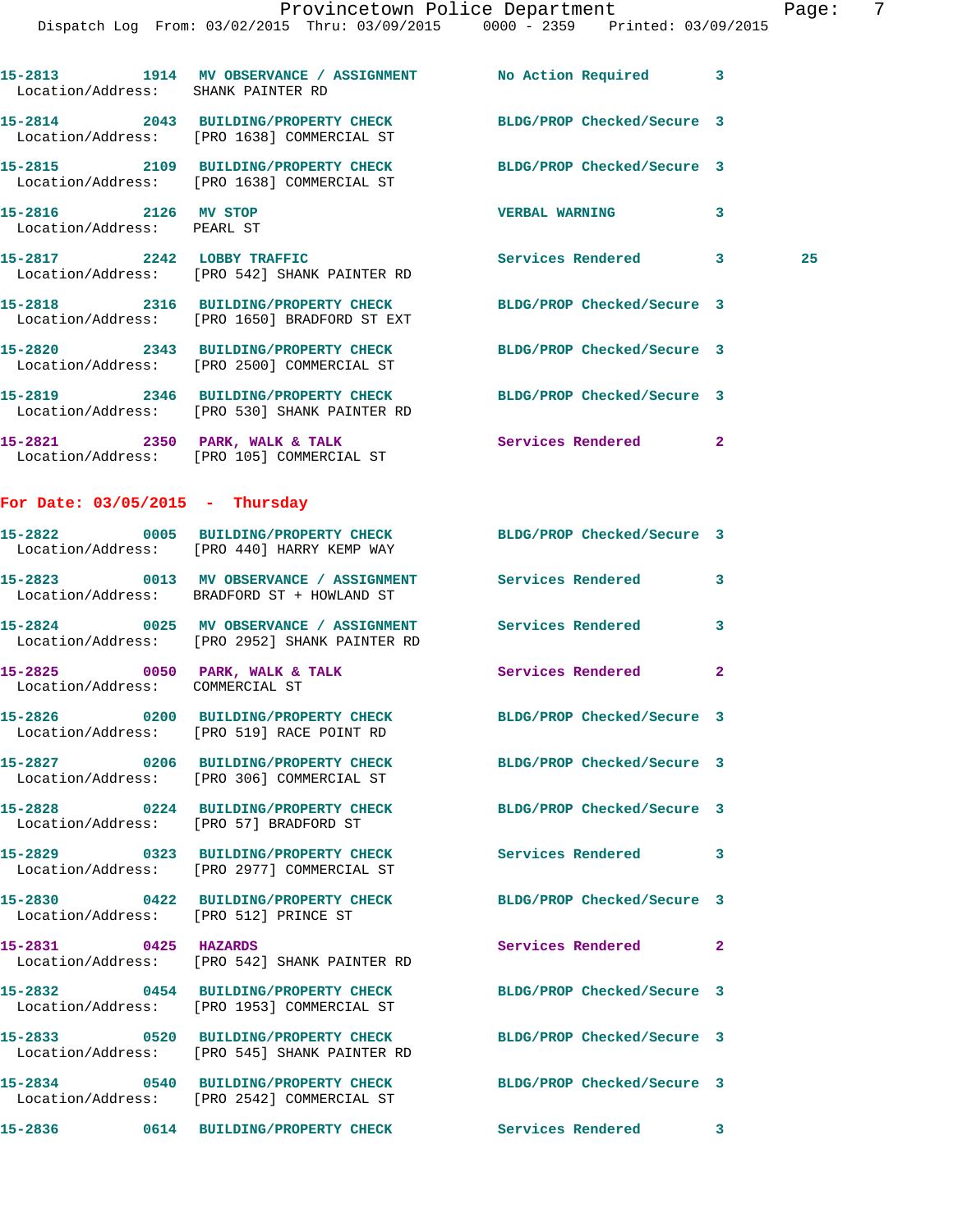|                                                       | Provincetown Police Department<br>Dispatch Log From: 03/02/2015 Thru: 03/09/2015 0000 - 2359 Printed: 03/09/2015 |                            |              | Page: 8 |  |
|-------------------------------------------------------|------------------------------------------------------------------------------------------------------------------|----------------------------|--------------|---------|--|
|                                                       | Location/Address: [PRO 2481] TREMONT ST                                                                          |                            |              |         |  |
|                                                       | 15-2837 0736 WIRES DOWN<br>Location/Address: [PRO 3015] BRADFORD ST                                              | Services Rendered 2        |              |         |  |
|                                                       | 15-2838 0754 BUILDING/PROPERTY CHECK Services Rendered 3<br>Location/Address: [PRO 2483] COMMERCIAL ST           |                            |              |         |  |
|                                                       | 15-2839 0758 911 GENERAL/TEST<br>Location/Address: [PRO 175] COMMERCIAL ST                                       | <b>Services Rendered</b>   | $\mathbf{1}$ |         |  |
|                                                       | 15-2840 0807 MEDICAL EMERGENCY<br>Location/Address: [PRO 542] SHANK PAINTER RD                                   | Services Rendered          | 1            |         |  |
|                                                       | 15-2841 0824 PARK, WALK & TALK<br>Location/Address: [PRO 569] WINSLOW ST                                         | Services Rendered          | $\mathbf{2}$ |         |  |
|                                                       | 15-2842 0842 SNOW BAN/PARKING<br>Location/Address: [PRO 542] SHANK PAINTER RD                                    | Services Rendered 3        |              | 1       |  |
|                                                       | 15-2843 0851 MEDICAL EMERGENCY<br>Location/Address: [PRO 706] BAYBERRY AVE                                       | PATIENT REFUSAL 1          |              |         |  |
|                                                       | 15-2845 0955 PARK, WALK & TALK<br>Location/Address: [PRO 105] COMMERCIAL ST                                      | Services Rendered          | $\mathbf{2}$ |         |  |
|                                                       | 15-2846 1145 ASSIST CITIZEN<br>Location/Address: [PRO 1251] SEASHORE PARK DR                                     | Services Rendered 3        |              |         |  |
| 15-2847 1215 MV STOP<br>Location/Address: WEBSTER AVE |                                                                                                                  | Services Rendered          | $\mathbf{3}$ |         |  |
|                                                       | 15-2848 1542 PARK, WALK & TALK<br>Location/Address: [PRO 175] COMMERCIAL ST                                      | Services Rendered 2        |              |         |  |
|                                                       | 15-2849 1544 FOUND KEYS<br>Location/Address: [PRO 2500] COMMERCIAL ST                                            | Services Rendered          | 3            |         |  |
|                                                       | 15-2850 1647 PRIOR FALL/FIRST AID<br>Location/Address: [PRO 710] BRADFORD ST                                     | <b>Services Rendered</b>   | $\mathbf{1}$ |         |  |
| 15-2851 1752 LOW-HANGING WIRE                         | Location/Address: [PRO 971] KINGS WAY                                                                            | Taken/Referred to Other 2  |              |         |  |
| 15-2852 1806 MV DISABLED                              | Location/Address: [PRO 595] BRADFORD ST                                                                          | Could Not Locate           | $\mathbf{2}$ |         |  |
|                                                       | 15-2853 1817 BURGLAR ALARM<br>Location/Address: [PRO 660] PRINCE ST                                              | BLDG/PROP Checked/Secure 1 |              |         |  |
|                                                       | 15-2854 1921 BUILDING/PROPERTY CHECK<br>Location/Address: [PRO 1638] COMMERCIAL ST                               | BLDG/PROP Checked/Secure 3 |              |         |  |
|                                                       | 15-2855 1926 BUILDING/PROPERTY CHECK<br>Location/Address: [PRO 3259] MACMILLAN WHARF                             | BLDG/PROP Checked/Secure 3 |              |         |  |
| 15-2856 2031 THREATS                                  | Location/Address: [PRO 2548] HOWLAND ST                                                                          | $\sim$ 2<br>SPOKEN TO      |              |         |  |
|                                                       | 15-2857 2117 BUILDING/PROPERTY CHECK<br>Location/Address: [PRO 2206] COMMERCIAL ST                               | BLDG/PROP Checked/Secure 3 |              |         |  |
|                                                       | 15-2858 2208 BUILDING/PROPERTY CHECK BLDG/PROP Checked/Secure 3<br>Location/Address: [PRO 519] RACE POINT RD     |                            |              |         |  |
|                                                       | 15-2859 2211 BUILDING/PROPERTY CHECK BLDG/PROP Checked/Secure 3<br>Location/Address: [PRO 182] COMMERCIAL ST     |                            |              |         |  |
|                                                       | 15-2860 2222 BUILDING/PROPERTY CHECK BLDG/PROP Checked/Secure 3<br>Location/Address: [PRO 1778] SHANK PAINTER RD |                            |              |         |  |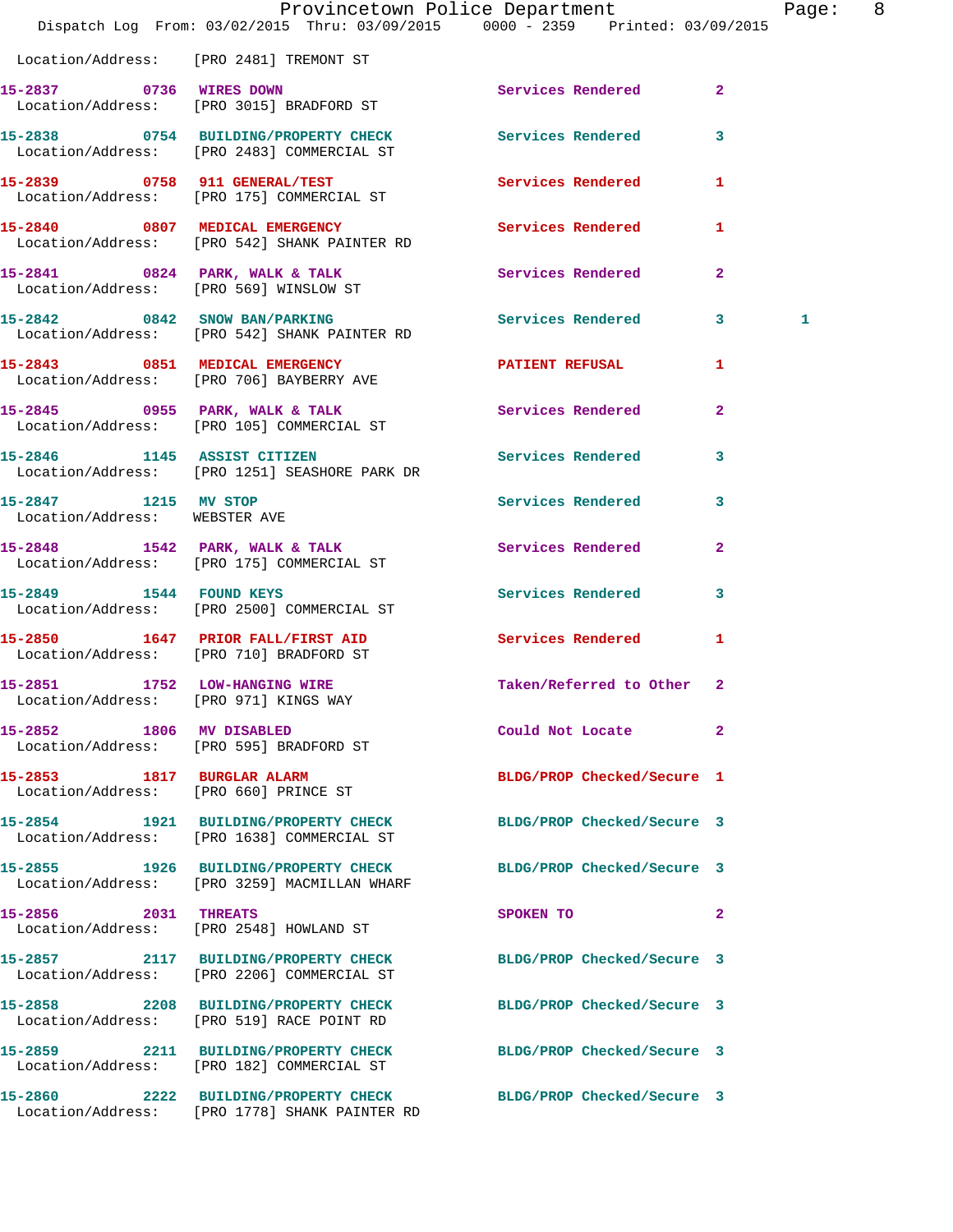|                                        | Provincetown Police Department<br>Dispatch Log From: 03/02/2015 Thru: 03/09/2015 0000 - 2359 Printed: 03/09/2015 |                            |              | Page: 9 |  |
|----------------------------------------|------------------------------------------------------------------------------------------------------------------|----------------------------|--------------|---------|--|
|                                        | 15-2861 2344 MV OBSERVANCE / ASSIGNMENT Services Rendered 3<br>Location/Address: SNAIL RD + COMMERCIAL ST        |                            |              |         |  |
|                                        | 15-2862 2350 BUILDING/PROPERTY CHECK BLDG/PROP Checked/Secure 3<br>Location/Address: [PRO 2500] COMMERCIAL ST    |                            |              |         |  |
| For Date: $03/06/2015$ - Friday        |                                                                                                                  |                            |              |         |  |
|                                        | 15-2863 0000 PARK, WALK & TALK Services Rendered 2<br>Location/Address: [PRO 105] COMMERCIAL ST                  |                            |              |         |  |
|                                        | 15-2864 0008 BUILDING/PROPERTY CHECK BLDG/PROP Checked/Secure 3<br>Location/Address: [PRO 413] CONWELL ST        |                            |              |         |  |
|                                        | 15-2865      0027   BUILDING/PROPERTY CHECK<br>Location/Address:   [PRO 1989] COMMERCIAL ST                      | BLDG/PROP Checked/Secure 3 |              |         |  |
|                                        | 15-2866 0028 BUILDING/PROPERTY CHECK BLDG/PROP Checked/Secure 3<br>Location/Address: [PRO 519] RACE POINT RD     |                            |              |         |  |
| Location/Address: COMMERCIAL ST        | 15-2867 0032 PARK, WALK & TALK 3 Services Rendered 2                                                             |                            |              |         |  |
| Location/Address: [PRO 554] TREMONT ST | 15-2868 0109 BUILDING/PROPERTY CHECK BLDG/PROP Checked/Secure 3                                                  |                            |              |         |  |
|                                        | 15-2869 0115 BUILDING/PROPERTY CHECK Services Rendered 3<br>Location/Address: [PRO 433] RYDER ST EXT             |                            |              |         |  |
|                                        | 15-2870 0212 BUILDING/PROPERTY CHECK Services Rendered 3<br>Location/Address: [PRO 525] COMMERCIAL ST            |                            |              |         |  |
|                                        | 15-2871 0216 BUILDING/PROPERTY CHECK BLDG/PROP Checked/Secure 3<br>Location/Address: [PRO 2483] COMMERCIAL ST    |                            |              |         |  |
|                                        | 15-2872 0419 LOBBY TRAFFIC<br>Location/Address: [PRO 542] SHANK PAINTER RD                                       | Services Rendered 2        |              | 14      |  |
| Location/Address: RAILROAD AVE         | 15-2873 0456 MEDICAL EMERGENCY/BREATHING Transported to Hospital 1                                               |                            |              |         |  |
|                                        | 15-2874 0525 BUILDING/PROPERTY CHECK BLDG/PROP Checked/Secure 3<br>Location/Address: [PRO 526] RYDER ST EXT      |                            |              |         |  |
|                                        | Location/Address: [PRO 516] RACE POINT RD                                                                        |                            |              |         |  |
|                                        | 15-2877 0628 BUILDING/PROPERTY CHECK BLDG/PROP Checked/Secure 3<br>Location/Address: [PRO 1778] SHANK PAINTER RD |                            |              |         |  |
|                                        | 15-2878 0806 WIRES DOWN<br>Location/Address: CONANT ST + KINGS WAY                                               | Taken/Referred to Other 2  |              |         |  |
|                                        | 15-2879 0823 SERVICE CALL/COURT<br>Location/Address: [PRO 542] SHANK PAINTER RD                                  | Services Rendered 3        |              |         |  |
|                                        | 15-2880 0826 BUILDING/PROPERTY CHECK Services Rendered 3<br>Location/Address: [PRO 3430] COMMERCIAL ST           |                            |              |         |  |
| Location/Address: [PRO 673] ALDEN ST   | 15-2881 0857 ANIMAL CALL/DOG FIGHT SPOKEN TO                                                                     |                            | $\mathbf{2}$ |         |  |
| Location/Address: SHANK PAINTER RD     | 15-2882 0908 MV OBSERVANCE / ASSIGNMENT Services Rendered 3                                                      |                            |              |         |  |
|                                        | 15-2883 0926 ALARM - FIRE<br>Location/Address: [PRO 146] COMMERCIAL ST                                           | False Alarm 1              |              |         |  |
|                                        | 15-2884 0943 BUILDING/PROPERTY CHECK BLDG/PROP Checked/Secure 3                                                  |                            |              |         |  |

Location/Address: [PRO 571] ALDEN ST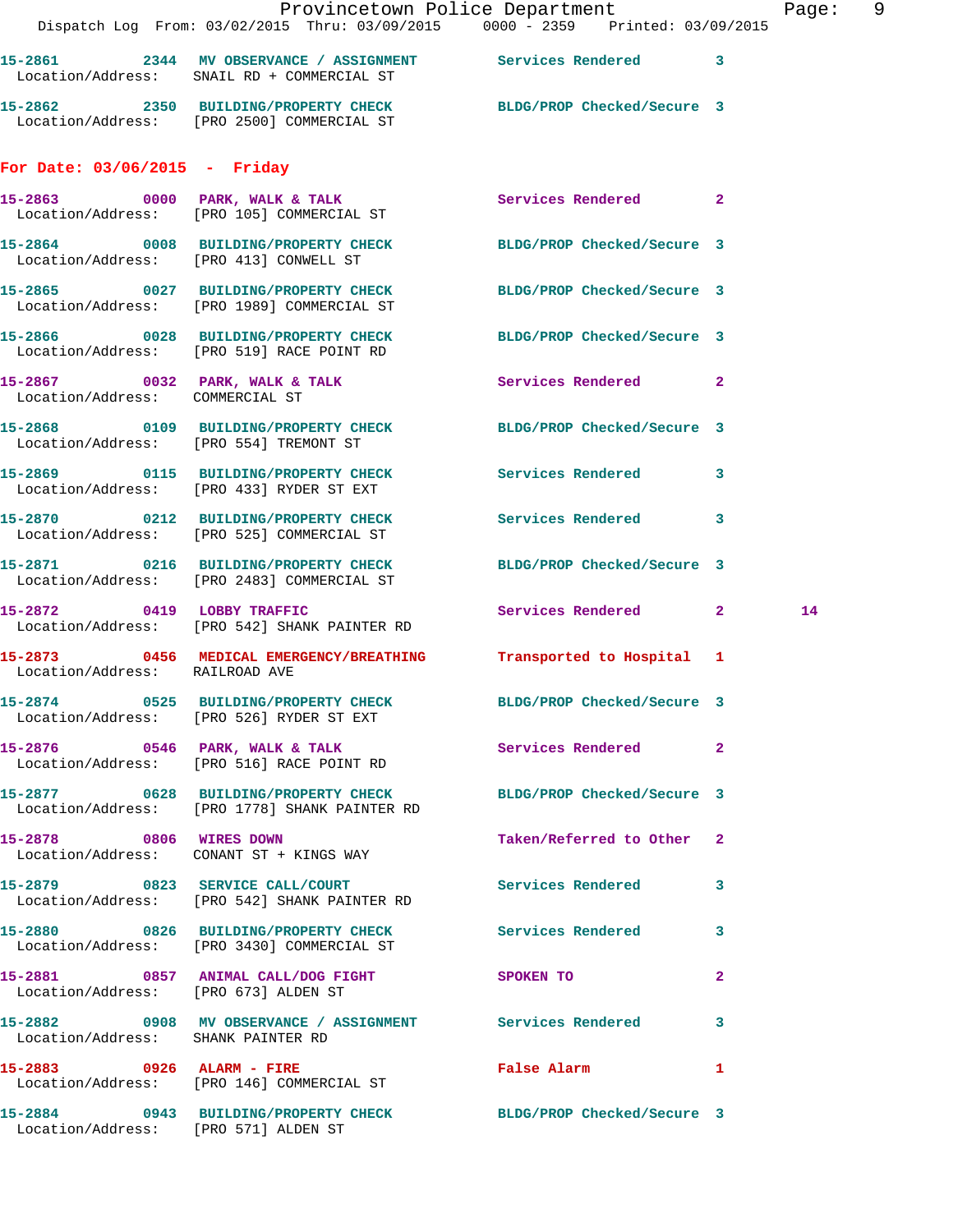|                                      | 15-2885 1031 PARK, WALK & TALK 1999 Services Rendered 2<br>Location/Address: [PRO 516] RACE POINT RD                |                            |              |    |
|--------------------------------------|---------------------------------------------------------------------------------------------------------------------|----------------------------|--------------|----|
|                                      | 15-2886 1047 MEDICAL EMERGENCY/FINGER LAC PATIENT REFUSAL 1<br>Location/Address: [PRO 542] SHANK PAINTER RD         |                            |              |    |
|                                      | 15-2887 1107 BUILDING/PROPERTY CHECK BLDG/PROP Checked/Secure 3<br>Location/Address: [PRO 3317] CEMETERY RD         |                            |              |    |
|                                      | 15-2888 1107 BUILDING/PROPERTY CHECK BLDG/PROP Checked/Secure 3<br>Location/Address: [PRO 3318] CEMETERY RD         |                            |              |    |
|                                      | 15-2889 1125 PARK, WALK & TALK Services Rendered 2<br>Location/Address: COMMERCIAL ST                               |                            |              |    |
|                                      | 15-2890 1141 BUILDING/PROPERTY CHECK BLDG/PROP Checked/Secure 3<br>Location/Address: [PRO 2500] COMMERCIAL ST       |                            |              |    |
|                                      | 15-2891 1238 HAZARDS/WATER MAIN CAP LOOSE Services Rendered 2<br>Location/Address: COURT ST + BRADFORD ST           |                            |              |    |
|                                      | 15-2892 1324 ALARM/WATER DEPT IN TRURO Services Rendered<br>Location: WATER TREATMENT FACILITY AT THE HIGHLAND CENT |                            | 1            |    |
|                                      | 15-2893 1417 MV OBSERVANCE / ASSIGNMENT Services Rendered 3<br>Location/Address: [PRO 3440] ROUTE 6                 |                            |              |    |
| Location/Address: [PRO 3287] ROUTE 6 | 15-2895 1421 BUILDING/PROPERTY CHECK BLDG/PROP Checked/Secure 3                                                     |                            |              |    |
|                                      | 15-2894 1431 MEDICAL EMERGENCY/LIFT ASSIST PATIENT REFUSAL 1<br>Location/Address: [PRO 395] COMMERCIAL ST           |                            |              |    |
|                                      | 15-2896 1507 MEDICAL EMERGENCY<br>Location/Address: [PRO 2478] BRADFORD ST                                          | Transported to Hospital 1  |              |    |
|                                      | 15-2899 1558 ASSIST CITIZEN<br>Location: [PRO 3672] TOWN LINE                                                       | Could Not Locate 3         |              |    |
|                                      | 15-2901 1744 911 GENERAL/TTY<br>Location/Address: [PRO 542] SHANK PAINTER RD                                        | Services Rendered          | 1            |    |
| 15-2902 1833 MV ACCIDENT             | Location/Address: [PRO 356] COMMERCIAL ST                                                                           | <b>Services Rendered</b>   | 1            |    |
|                                      | 15-2903 1934 BUILDING/PROPERTY CHECK<br>Location/Address: [PRO 2898] JEROME SMITH RD                                | BLDG/PROP Checked/Secure 3 |              |    |
|                                      | 15-2904 2053 BUILDING/PROPERTY CHECK<br>Location/Address: [PRO 306] COMMERCIAL ST                                   | BLDG/PROP Checked/Secure 3 |              |    |
|                                      | 15-2905 2149 BUILDING/PROPERTY CHECK<br>Location/Address: [PRO 182] COMMERCIAL ST                                   | BLDG/PROP Checked/Secure 3 |              |    |
|                                      | 15-2906 2204 BUILDING/PROPERTY CHECK<br>Location/Address: [PRO 518] RACE POINT RD                                   | BLDG/PROP Checked/Secure 3 |              |    |
|                                      | 15-2907 2317 LOBBY TRAFFIC<br>Location/Address: [PRO 542] SHANK PAINTER RD                                          | Services Rendered          | 3            | 11 |
| 15-2908 2327 PARK, WALK & TALK       | Location/Address: [PRO 105] COMMERCIAL ST                                                                           | Services Rendered          | $\mathbf{2}$ |    |
| For Date: $03/07/2015$ - Saturday    |                                                                                                                     |                            |              |    |
| 15-2909                              | 0009 BUILDING/PROPERTY CHECK BLDG/PROP Checked/Secure 3<br>Location/Address: [PRO 1650] BRADFORD ST EXT             |                            |              |    |

**15-2910 0011 BUILDING/PROPERTY CHECK BLDG/PROP Checked/Secure 3**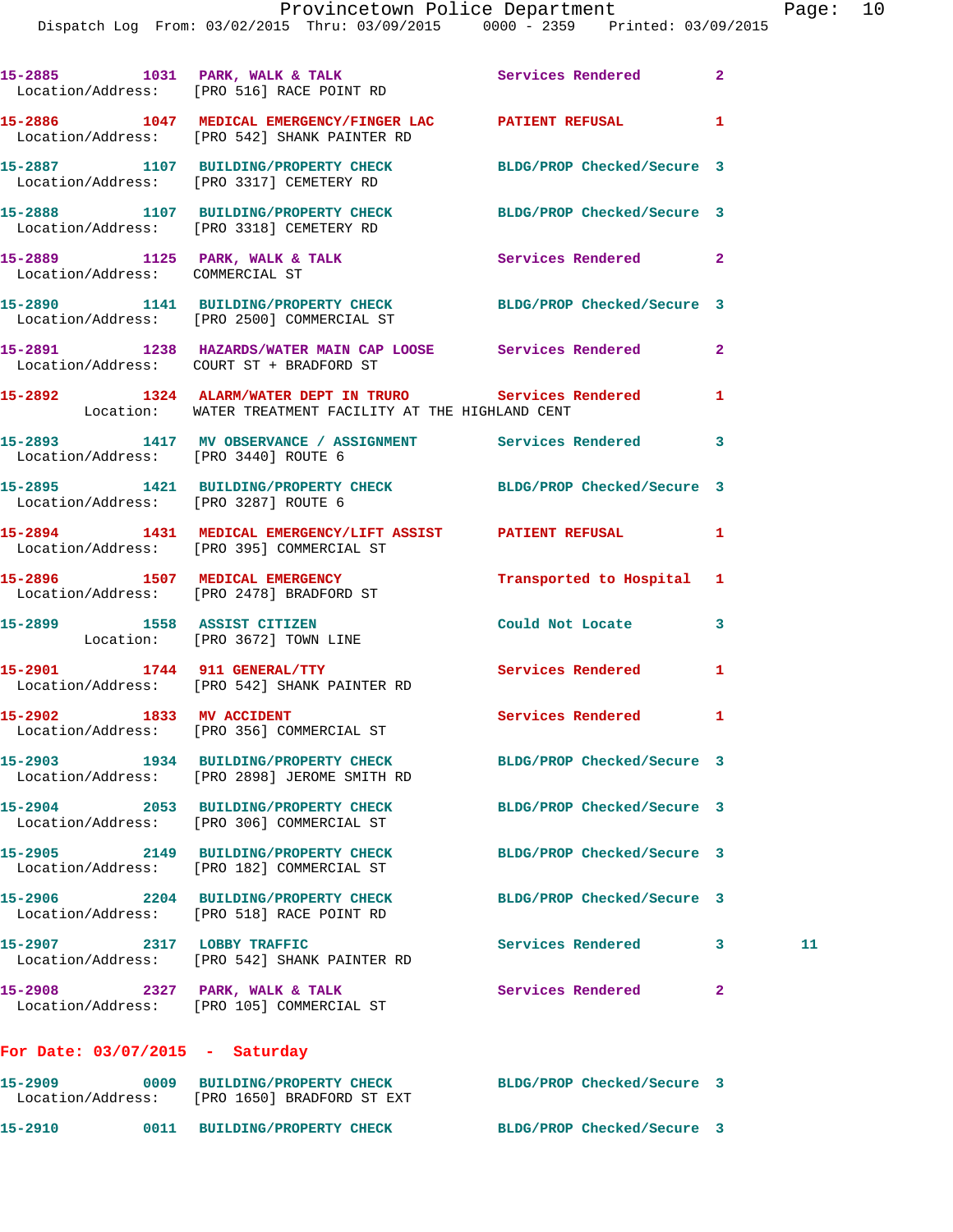|                                                                  | Dispatch Log From: 03/02/2015 Thru: 03/09/2015 0000 - 2359 Printed: 03/09/2015                                          | Provincetown Police Department |              | Page: 11 |  |
|------------------------------------------------------------------|-------------------------------------------------------------------------------------------------------------------------|--------------------------------|--------------|----------|--|
|                                                                  | Location/Address: [PRO 1650] BRADFORD ST EXT                                                                            |                                |              |          |  |
|                                                                  | 15-2912 0037 MV OBSERVANCE / ASSIGNMENT No Action Required 3<br>Location/Address: BRADFORD ST + RYDER ST                |                                |              |          |  |
|                                                                  | 15-2913 0046 BUILDING/PROPERTY CHECK BLDG/PROP Checked/Secure 3<br>Location/Address: [PRO 186] COMMERCIAL ST            |                                |              |          |  |
|                                                                  | 15-2914 0057 BUILDING/PROPERTY CHECK Services Rendered 3<br>Location/Address: [PRO 2898] JEROME SMITH RD                |                                |              |          |  |
|                                                                  | 15-2915 0100 MV OBSERVANCE / ASSIGNMENT Services Rendered<br>Location/Address: [PRO 2489] BRADFORD ST                   |                                | 3            |          |  |
|                                                                  | 15-2916 			 0130 BUILDING/PROPERTY CHECK 				BLDG/PROP Checked/Secure 3<br>Location/Address: [PRO 2543] MACMILLAN WHARF |                                |              |          |  |
| 15-2918 0145 MV DISABLED<br>Location/Address: PRISCILLA ALDEN RD |                                                                                                                         | <b>Services Rendered</b>       | $\mathbf{2}$ |          |  |
|                                                                  | 15-2917 0147 PARK, WALK & TALK 3 Services Rendered 2<br>Location/Address: [PRO 105] COMMERCIAL ST                       |                                |              |          |  |
|                                                                  | 15-2919 0201 BUILDING/PROPERTY CHECK Services Rendered<br>Location/Address: [PRO 2977] COMMERCIAL ST                    |                                | 3            |          |  |
|                                                                  | 15-2920 0211 BUILDING/PROPERTY CHECK BLDG/PROP Checked/Secure 3<br>Location/Address: [PRO 182] COMMERCIAL ST            |                                |              |          |  |
|                                                                  | 15-2921 0219 MV COMPLAINT<br>Location/Address: [PRO 1388] JOHNSON ST                                                    | Services Rendered 2            |              |          |  |
|                                                                  | 15-2922 0221 BUILDING/PROPERTY CHECK<br>Location/Address: [PRO 175] COMMERCIAL ST                                       | BLDG/PROP Checked/Secure 3     |              |          |  |
|                                                                  | 15-2923 0222 BUILDING/PROPERTY CHECK BLDG/PROP Checked/Secure 3<br>Location/Address: [PRO 554] TREMONT ST               |                                |              |          |  |
|                                                                  | 15-2924 0338 BUILDING/PROPERTY CHECK BLDG/PROP Checked/Secure 3<br>Location/Address: [PRO 530] SHANK PAINTER RD         |                                |              |          |  |
|                                                                  | 15-2925 0354 MEDICAL EMERGENCY/LIFELINE Services Rendered 1<br>Location/Address: [PRO 2647] SHANK PAINTER RD            |                                |              |          |  |
|                                                                  | 15-2926 0505 BUILDING/PROPERTY CHECK BLDG/PROP Checked/Secure 3<br>Location/Address: [PRO 3609] COMMERCIAL ST           |                                |              |          |  |
|                                                                  | 15-2927 0506 BUILDING/PROPERTY CHECK BLDG/PROP Checked/Secure 3<br>Location/Address: [PRO 1650] BRADFORD ST EXT         |                                |              |          |  |
|                                                                  | 15-2928 0517 BUILDING/PROPERTY CHECK Services Rendered 3<br>Location/Address: [PRO 2490] PROVINCELANDS RD               |                                |              |          |  |
|                                                                  | 15-2929 0534 BUILDING/PROPERTY CHECK BLDG/PROP Checked/Secure 3<br>Location/Address: [PRO 519] RACE POINT RD            |                                |              |          |  |
| Location/Address: SHANK PAINTER RD                               | 15-2930 0550 MEDICAL EMERGENCY/CUT Services Rendered 1                                                                  |                                |              |          |  |
|                                                                  | 15-2931 0607 BUILDING/PROPERTY CHECK BLDG/PROP Checked/Secure 3<br>Location/Address: [PRO 1646] WINSLOW ST              |                                |              |          |  |
|                                                                  | 15-2932 0732 BUILDING/PROPERTY CHECK Services Rendered<br>Location/Address: [PRO 2483] COMMERCIAL ST                    |                                | 3            |          |  |
|                                                                  | 15-2933 0738 PET PANTRY<br>Location/Address: [PRO 3296] SHANK PAINTER RD                                                | Services Rendered              | -2           |          |  |
| Location/Address: [PRO 3440] ROUTE 6                             | 15-2934 0749 MV OBSERVANCE / ASSIGNMENT Services Rendered                                                               |                                | 3            |          |  |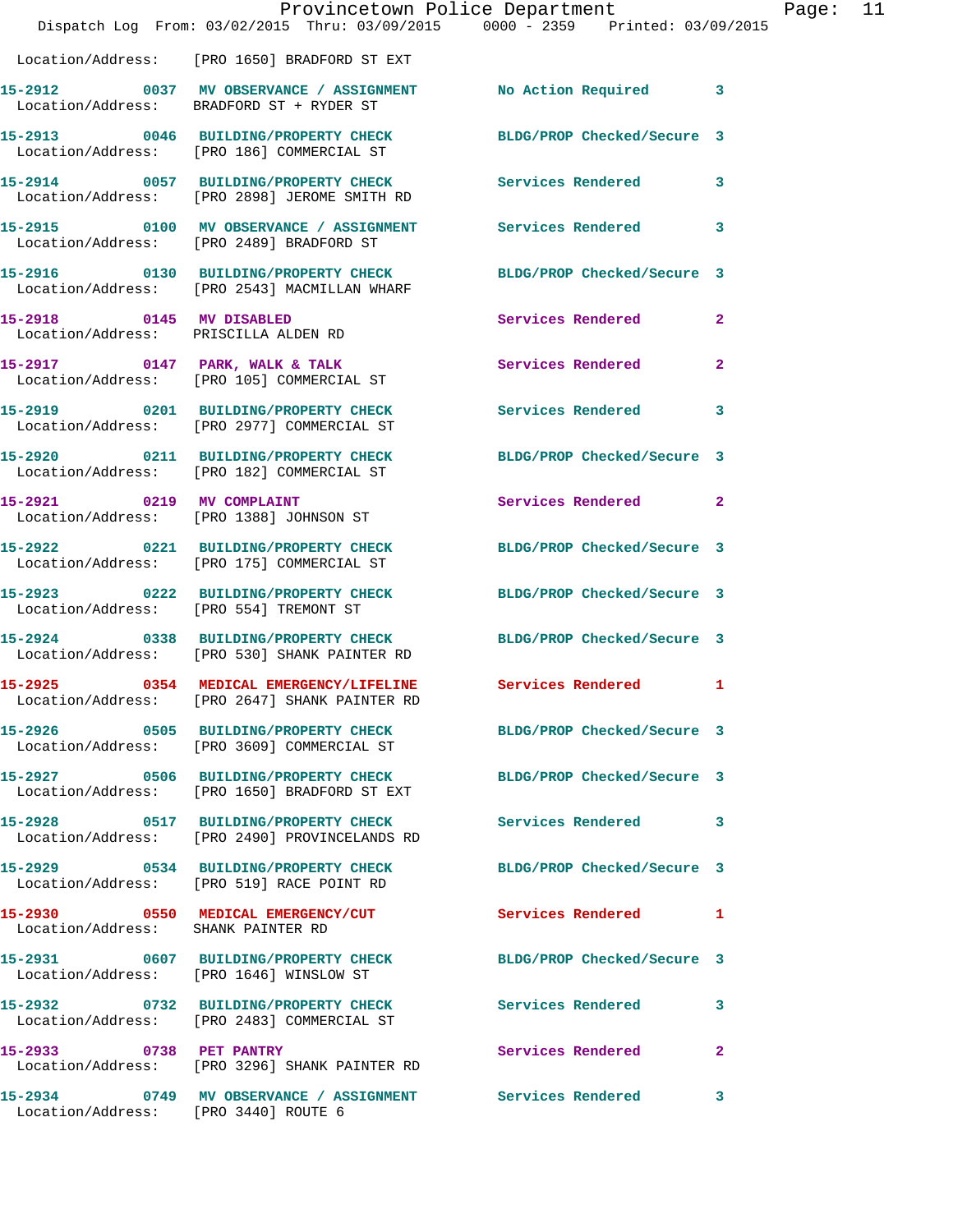|                                      | Provincetown Police Department<br>Dispatch Log From: 03/02/2015 Thru: 03/09/2015 0000 - 2359 Printed: 03/09/2015 |                            |              | Page: 12 |  |
|--------------------------------------|------------------------------------------------------------------------------------------------------------------|----------------------------|--------------|----------|--|
|                                      | 15-2935 0854 BUILDING/PROPERTY CHECK Services Rendered 3<br>Location/Address: [PRO 526] RYDER ST EXT             |                            |              |          |  |
|                                      | 15-2936 0908 BUILDING/PROPERTY CHECK Services Rendered 3<br>Location/Address: [PRO 2540] RACE POINT RD           |                            |              |          |  |
| Location/Address: COMMERCIAL ST      | 15-2937 0927 MV COMPLAINT                                                                                        | Services Rendered          | $\mathbf{2}$ |          |  |
| Location/Address: [PRO 571] ALDEN ST | 15-2938 0947 BUILDING/PROPERTY CHECK BLDG/PROP Checked/Secure 3                                                  |                            |              |          |  |
|                                      | 15-2939 0953 PARK, WALK & TALK 1988 Services Rendered<br>Location/Address: [PRO 2500] COMMERCIAL ST              |                            | $\mathbf{2}$ |          |  |
|                                      | 15-2940 1009 MV OBSERVANCE / ASSIGNMENT Services Rendered<br>Location/Address: [PRO 447] JEROME SMITH RD         |                            | 3            |          |  |
|                                      | 15-2941 1009 BUILDING/PROPERTY CHECK<br>Location/Address: [PRO 3741] COMMERCIAL ST                               | BLDG/PROP Checked/Secure 3 |              |          |  |
| Location/Address: [PRO 3440] ROUTE 6 | 15-2942 1030 MV OBSERVANCE / ASSIGNMENT Services Rendered                                                        |                            | 3            |          |  |
|                                      | 15-2943 1047 MV OBSERVANCE / ASSIGNMENT Services Rendered 3<br>Location/Address: BRADFORD ST + ALLERTON ST       |                            |              |          |  |
|                                      | 15-2944 1059 MV STOP<br>Location/Address: [PRO 447] JEROME SMITH RD                                              | <b>VERBAL WARNING</b>      | 3            |          |  |
| 15-2945 1108 MV STOP                 | Location/Address: BRADFORD ST + STANDISH ST                                                                      | VERBAL WARNING 3           |              |          |  |
|                                      | 15-2946 1111 BUILDING/PROPERTY CHECK BLDG/PROP Checked/Secure 3<br>Location/Address: [PRO 2483] COMMERCIAL ST    |                            |              |          |  |
|                                      | 15-2949 1115 MV OBSERVANCE / ASSIGNMENT Services Rendered 3<br>Location/Address: [PRO 106] COMMERCIAL ST         |                            |              |          |  |
|                                      | 15-2947 1125 BUILDING/PROPERTY CHECK BLDG/PROP Checked/Secure 3<br>Location/Address: [PRO 3317] CEMETERY RD      |                            |              |          |  |
|                                      | 15-2948 1126 BUILDING/PROPERTY CHECK<br>Location/Address: [PRO 3318] CEMETERY RD                                 | BLDG/PROP Checked/Secure 3 |              |          |  |
|                                      | 15-2950 1314 LARCENY / ART WORK Services Rendered<br>Location/Address: [PRO 3632] COMMERCIAL ST                  |                            | $\mathbf{2}$ |          |  |
|                                      | 15-2951 1317 MV ACCIDENT<br>Location/Address: ALDEN ST + BRADFORD ST                                             | Services Rendered 1        |              |          |  |
| 15-2952 1345 COMPLAINT               | Location/Address: [PRO 3793] COMMERCIAL ST                                                                       | Services Rendered          | 3            |          |  |
| 15-2953 1435 STAFF IN SCHOOL         |                                                                                                                  | Services Rendered 3        |              |          |  |
|                                      | 15-2954 1701 BUILDING/PROPERTY CHECK BLDG/PROP Checked/Secure 3<br>Location/Address: [PRO 2818] CONWELL ST       |                            |              |          |  |
| 15-2956 1715 GENERAL INFO            |                                                                                                                  | Services Rendered 3        |              |          |  |
|                                      | 15-2955 1724 MV OBSERVANCE / ASSIGNMENT Services Rendered<br>Location/Address: [PRO 536] SHANK PAINTER RD        |                            | $\mathbf{3}$ |          |  |
| Location/Address: [PRO 571] ALDEN ST | 15-2957 1845 BUILDING/PROPERTY CHECK BLDG/PROP Checked/Secure 3                                                  |                            |              |          |  |
| 15-2958 1855 MV STOP                 | Location/Address: [PRO 3259] MACMILLAN WHARF                                                                     | VERBAL WARNING 3           |              |          |  |
|                                      |                                                                                                                  | BLDG/PROP Checked/Secure 1 |              |          |  |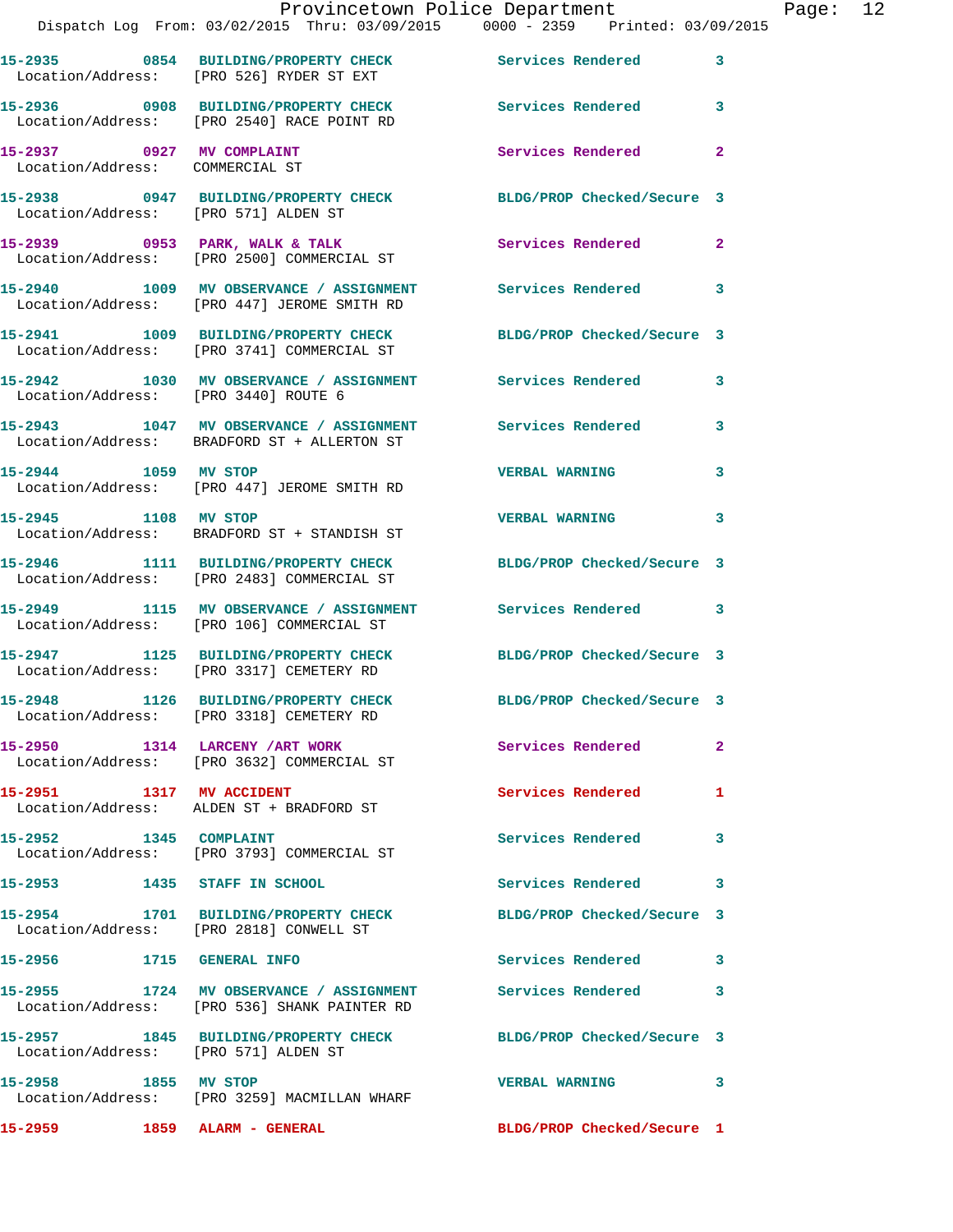|                                                                |                                                                                                                 | Provincetown Police Department<br>Dispatch Log From: 03/02/2015 Thru: 03/09/2015 0000 - 2359 Printed: 03/09/2015 | Page: 13 |  |
|----------------------------------------------------------------|-----------------------------------------------------------------------------------------------------------------|------------------------------------------------------------------------------------------------------------------|----------|--|
|                                                                | Location/Address: [PRO 285] COMMERCIAL ST                                                                       |                                                                                                                  |          |  |
|                                                                | 15-2960 1904 ALARM - FIRE<br>Location/Address: [PRO 324] COMMERCIAL ST                                          | Services Rendered 1                                                                                              |          |  |
|                                                                | 15-2962 2116 BUILDING/PROPERTY CHECK BLDG/PROP Checked/Secure 3<br>Location/Address: [PRO 306] COMMERCIAL ST    |                                                                                                                  |          |  |
|                                                                | 15-2963 2149 BUILDING/PROPERTY CHECK BLDG/PROP Checked/Secure 3<br>Location/Address: [PRO 3259] MACMILLAN WHARF |                                                                                                                  |          |  |
| 15-2964 2245 LIFT ASSIST<br>Location/Address: SHANK PAINTER RD |                                                                                                                 | Services Rendered 1                                                                                              |          |  |
|                                                                | 15-2965 2254 LOBBY TRAFFIC Services Rendered 3<br>Location/Address: [PRO 542] SHANK PAINTER RD                  |                                                                                                                  | 6        |  |
|                                                                | 15-2967 2350 PARK, WALK & TALK 2008 Services Rendered<br>Location/Address: [PRO 105] COMMERCIAL ST              | $\overline{2}$                                                                                                   |          |  |
|                                                                | 15-2966 2355 BUILDING/PROPERTY CHECK BLDG/PROP Checked/Secure 3<br>Location/Address: [PRO 2483] COMMERCIAL ST   |                                                                                                                  |          |  |
| For Date: $03/08/2015$ - Sunday                                |                                                                                                                 |                                                                                                                  |          |  |
| 15-2968<br>Location/Address: [PRO 521] ROUTE 6                 | 0007 BUILDING/PROPERTY CHECK BLDG/PROP Checked/Secure 3                                                         |                                                                                                                  |          |  |
|                                                                | 15-2970 0020 BUILDING/PROPERTY CHECK BLDG/PROP Checked/Secure 3<br>Location/Address: [PRO 105] COMMERCIAL ST    |                                                                                                                  |          |  |
|                                                                | 15-2969 0025 BUILDING/PROPERTY CHECK<br>Location/Address: [PRO 530] SHANK PAINTER RD                            | BLDG/PROP Checked/Secure 3                                                                                       |          |  |
|                                                                | 15-2971 0040 BUILDING/PROPERTY CHECK BLDG/PROP Checked/Secure 3<br>Location/Address: [PRO 2940] NELSON AVE      |                                                                                                                  |          |  |
|                                                                | 15-2972 0111 BUILDING/PROPERTY CHECK BLDG/PROP Checked/Secure 3<br>Location/Address: [PRO 175] COMMERCIAL ST    |                                                                                                                  |          |  |
|                                                                | 15-2973 0119 BUILDING/PROPERTY CHECK BLDG/PROP Checked/Secure 3<br>Location/Address: [PRO 129] COMMERCIAL ST    |                                                                                                                  |          |  |
| 15-2974 0313 MV STOP                                           | Location/Address: [PRO 578] WINTHROP ST                                                                         | Citation/Warning Issued 3                                                                                        |          |  |
|                                                                | 15-2975 0501 BUILDING/PROPERTY CHECK<br>Location/Address: [PRO 2977] COMMERCIAL ST                              | BLDG/PROP Checked/Secure 3                                                                                       |          |  |
|                                                                | 15-2976 0504 BUILDING/PROPERTY CHECK<br>Location/Address: [PRO 1650] BRADFORD ST EXT                            | BLDG/PROP Checked/Secure 3                                                                                       |          |  |
|                                                                | 15-2977 0516 BUILDING/PROPERTY CHECK<br>Location/Address: [PRO 2206] COMMERCIAL ST                              | BLDG/PROP Checked/Secure 3                                                                                       |          |  |
|                                                                | 15-2978 0533 BUILDING/PROPERTY CHECK BLDG/PROP Checked/Secure 3<br>Location/Address: [PRO 519] RACE POINT RD    |                                                                                                                  |          |  |
|                                                                | 15-2979 0611 BUILDING/PROPERTY CHECK<br>Location/Address: [PRO 182] COMMERCIAL ST                               | BLDG/PROP Checked/Secure 3                                                                                       |          |  |
|                                                                | 15-2980 0747 BUILDING/PROPERTY CHECK BLDG/PROP Checked/Secure 3<br>Location/Address: [PRO 444] HIGH POLE HILL   |                                                                                                                  |          |  |
|                                                                | 15-2981 0747 BUILDING/PROPERTY CHECK<br>Location/Address: [PRO 2500] COMMERCIAL ST                              | BLDG/PROP Checked/Secure 3                                                                                       |          |  |
|                                                                | 15-2982 0807 BUILDING/PROPERTY CHECK<br>Location/Address: [PRO 175] COMMERCIAL ST                               | BLDG/PROP Checked/Secure 3                                                                                       |          |  |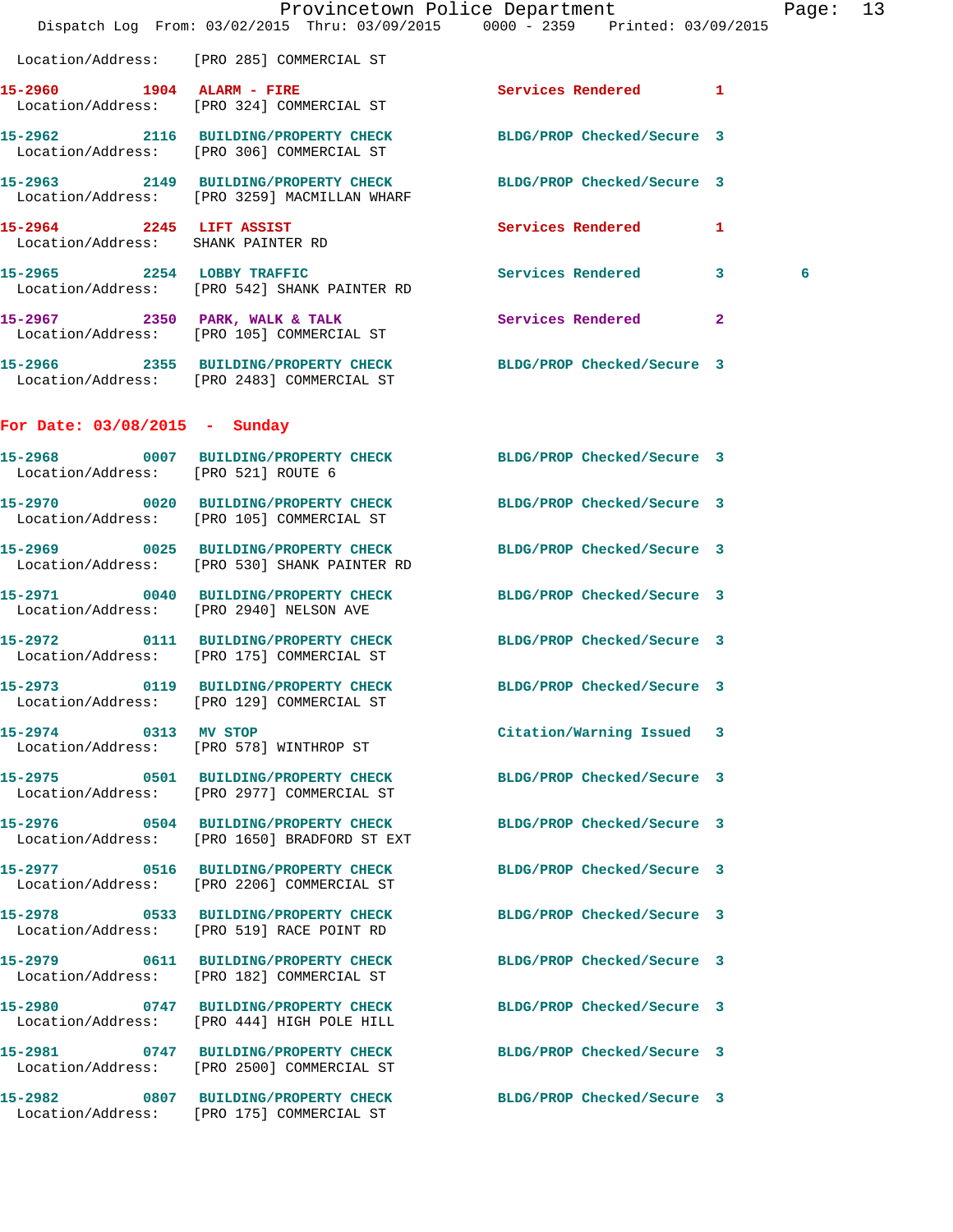|                                                        | Provincetown Police Department<br>Dispatch Log From: 03/02/2015 Thru: 03/09/2015 0000 - 2359 Printed: 03/09/2015        |                            |                |
|--------------------------------------------------------|-------------------------------------------------------------------------------------------------------------------------|----------------------------|----------------|
|                                                        | 15-2984      0822   MV OBSERVANCE / ASSIGNMENT      Services Rendered<br>Location/Address:   HIGH POLE HL + BRADFORD ST |                            | 3              |
|                                                        | 15-2986 0847 BUILDING/PROPERTY CHECK Services Rendered<br>Location/Address: [PRO 2540] RACE POINT RD                    |                            | 3              |
| 15-2985 0849 HAZARDS                                   | Location/Address: [PRO 210] COMMERCIAL ST                                                                               | Services Rendered          | $\overline{a}$ |
| Location/Address: [PRO 2818] CONWELL ST                | 15-2987 0915 BUILDING/PROPERTY CHECK BLDG/PROP Checked/Secure 3                                                         |                            |                |
| 15-2988 0935 MV STOP                                   | Location/Address: [PRO 521] ROUTE 6                                                                                     | <b>VERBAL WARNING</b>      | 3              |
|                                                        | 15-2990 1100 MV OBSERVANCE / ASSIGNMENT Services Rendered<br>Location/Address: HIGH POLE HL + BRADFORD ST               |                            | 3              |
| Location/Address: COMMERCIAL ST                        | 15-2991 1125 PARK, WALK & TALK 1988 Services Rendered                                                                   |                            | $\overline{a}$ |
| Location/Address: [PRO 2754] ROUTE 6                   | 15-2992 1201 ERRATIC MV OPERATION                                                                                       | Could Not Locate           | 2              |
| Location/Address: SHANK PAINTER RD                     | 15-2993 1212 MV OBSERVANCE / ASSIGNMENT Services Rendered                                                               |                            | 3              |
|                                                        | 15-2994 1258 SILENT WALK<br>Location/Address: [PRO 105] COMMERCIAL ST                                                   | Services Rendered          | 3              |
| 15-2995 1301 FOLLOW UP                                 | Location/Address: [PRO 542] SHANK PAINTER RD                                                                            | SPOKEN TO                  | $\mathbf{2}$   |
|                                                        | 15-2996 1328 RESCUE MUTUAL AID<br>Location/Address: [PRO 1892] SHANK PAINTER RD                                         | Transported to Hospital    | 1              |
| 15-3000 1348 AT SCHOOL                                 | Location/Address: [PRO 569] WINSLOW ST                                                                                  | No Action Required         | 3              |
|                                                        | 15-2999 1349 MV STOP/CITATION<br>Location/Address: [PRO 542] SHANK PAINTER RD                                           | Citation/Warning Issued    | 3              |
| 15-3001 1541 MV COMPLAINT<br>Location/Address: ROUTE 6 |                                                                                                                         | SPOKEN TO                  |                |
|                                                        | 15-3002 1626 LOST/FOUND PROPERTY<br>Location/Address: [PRO 306] COMMERCIAL ST                                           | <b>Services Rendered</b>   | 3              |
| 15-3003 1636 ALARM - GENERAL                           | Location/Address: [PRO 285] COMMERCIAL ST                                                                               | BLDG/PROP Checked/Secure 1 |                |
|                                                        | 15-3004 1706 BUILDING/PROPERTY CHECK<br>Location/Address: [PRO 433] RYDER ST EXT                                        | BLDG/PROP Checked/Secure 3 |                |
| Location/Address: [TRU] ROUTE 6                        | 15-3005 1900 ASSIST AGENCY / TRURO PD Taken/Referred to Other                                                           |                            | 3              |
| 15-3006 1915 COMPLAINT                                 | Location/Address: [PRO 196] COMMERCIAL ST                                                                               | BLDG/PROP Checked/Secure 3 |                |
|                                                        | 15-3008 2030 BUILDING/PROPERTY CHECK<br>Location/Address: [PRO 2977] COMMERCIAL ST                                      | BLDG/PROP Checked/Secure 3 |                |
|                                                        | 15-3009 2058 WELLBEING CHECK<br>Location/Address: [PRO 2490] PROVINCELANDS RD                                           | No Action Required         | 3              |
|                                                        | 15-3010 2323 BUILDING/PROPERTY CHECK<br>Location/Address: [PRO 440] HARRY KEMP WAY                                      | BLDG/PROP Checked/Secure 3 |                |
|                                                        | 15-3011 2333 BUILDING/PROPERTY CHECK<br>Location/Address: [PRO 3256] COMMERCIAL ST                                      | BLDG/PROP Checked/Secure 3 |                |

Page: 14